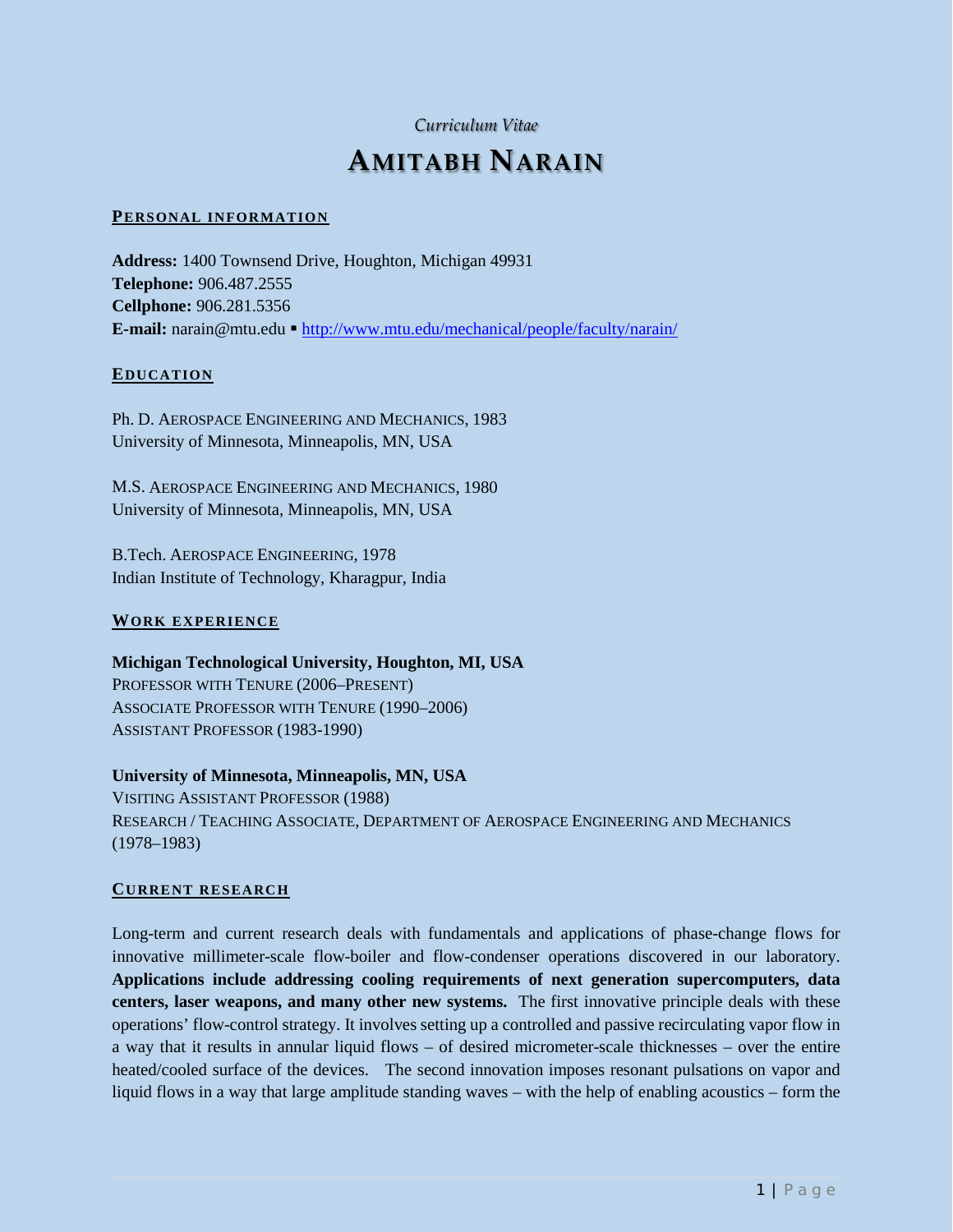annular flow's interface. As a result, when the troughs of these large amplitude standing interfacial waves come sufficiently close (within, say, 10  $\mu$ m) to a wetting (or hydrophilic) boiling-surface, contact line flowphysics arise to create dynamic heat-flux enhancements that lead to desired time-averaged enhancements (by a factor of  $4 - 20$ ) over the corresponding steady non-pulsatile values.

For macro or cm-scale flow-boilers and condensers used in the energy sector, the research focuses on significant air-side heat-transfer enhancements without pressure-drop penalties. Innovative fins, dielectric barrier discharge (DBD) flows, humidity-controlled condensation and evaporation on the finned surfaces, etc. are being explored to propose breakthroughs in dry-cooling/dry-heating approaches for technological innovation of heat recovery steam generators (HRSGs), air-cooled condensers, etc. for next generation power plants. Some innovations for gravity-insensitive mode of HVAC operations (such as those for aircrafts or uses in zero/microgravity space environments) are among other possible applications.

The following existing and evolving tools support the above mentioned research: two modern state-of-theart electronically-controlled flow-loops (with extensive electronic-sensing) for testing and developing innovative boiler and condenser operations (for mm-scale devices), testing and fabrication of 3-D printed innovative passive designs for air-heated/air-cooled fins (for significant reductions in gas-side thermal resistances encountered in the operation of industrial cm-scale devices), and synthesis of experimental results with our state-of-the-art scientific and engineering simulation tools (some of them are based on our own breakthrough algorithms).

## **CAREER HIGHLIGHTS/SYNERGISTIC ACTIVITIES**

- $\triangleright$  PI on external grants totaling approximately \$2 million. Total external grants as PI and Co-PI: about \$3.3 million.
- $\triangleright$  Core research has received continuous funding from NSF or NASA since 2000 to 2018. Research accomplishments highlighted by NSF in 2012 and Research.Gov in 2013. Recent work is initiating several new projects (for 2016 and beyond) in the Energy and Thermal Management area.
- $\triangleright$  Fellow of ASME.
- Associate Editor, ASME *Journal of Heat Transfer*, 2015-2018.
- $\triangleright$  Member: American Society of Mechanical Engineers, American Academy of Mechanics, American Physical Society - Division of Fluid Dynamics, American Association for the Advancement of Science, The American Society for Gravitational and Space Research.
- National-level Committee Memberships/Leaderships in ASME: HTD-K8 (Vice-Chair and Chair designate, 2015-20), JHT Editorial Board (2015-2018), HTD-K13, FED-Multi Phase Flow Committee, and AMD-Fluid Mechanics (Past Chair and Vice-Chair). Lead organizer for several symposia over the past two decades. More recently, *Topic or Track Chair* for topics (in Heat Transfer and Thermal Engineering) covering several sessions at ASME IMECE 2014, 2015, and 2016.
- Current department-level Committee Memberships/Leaderships at MTU: Member Executive Committee, Area Director Energy-Thermo-Fluids Area, Chair Faculty Recruitment Committee.
- $\triangleright$  Review Committee Member for Several NSF Panels: NSF panels 2010, 2011, 2012, and 2013.
- $\triangleright$  Reviewer for International Journals (more than 90 journal papers): International Journal of Heat and Mass Transfer, Journal of Heat Transfer, Journal of Applied Mechanics, Journal of Fluids Engineering, International Journal of Multi-phase Flows, Journal of Enhanced Heat Transfer, International Journal of Thermal Sciences, Computational Mechanics, Journal of Micromechanics and Micro-engineering,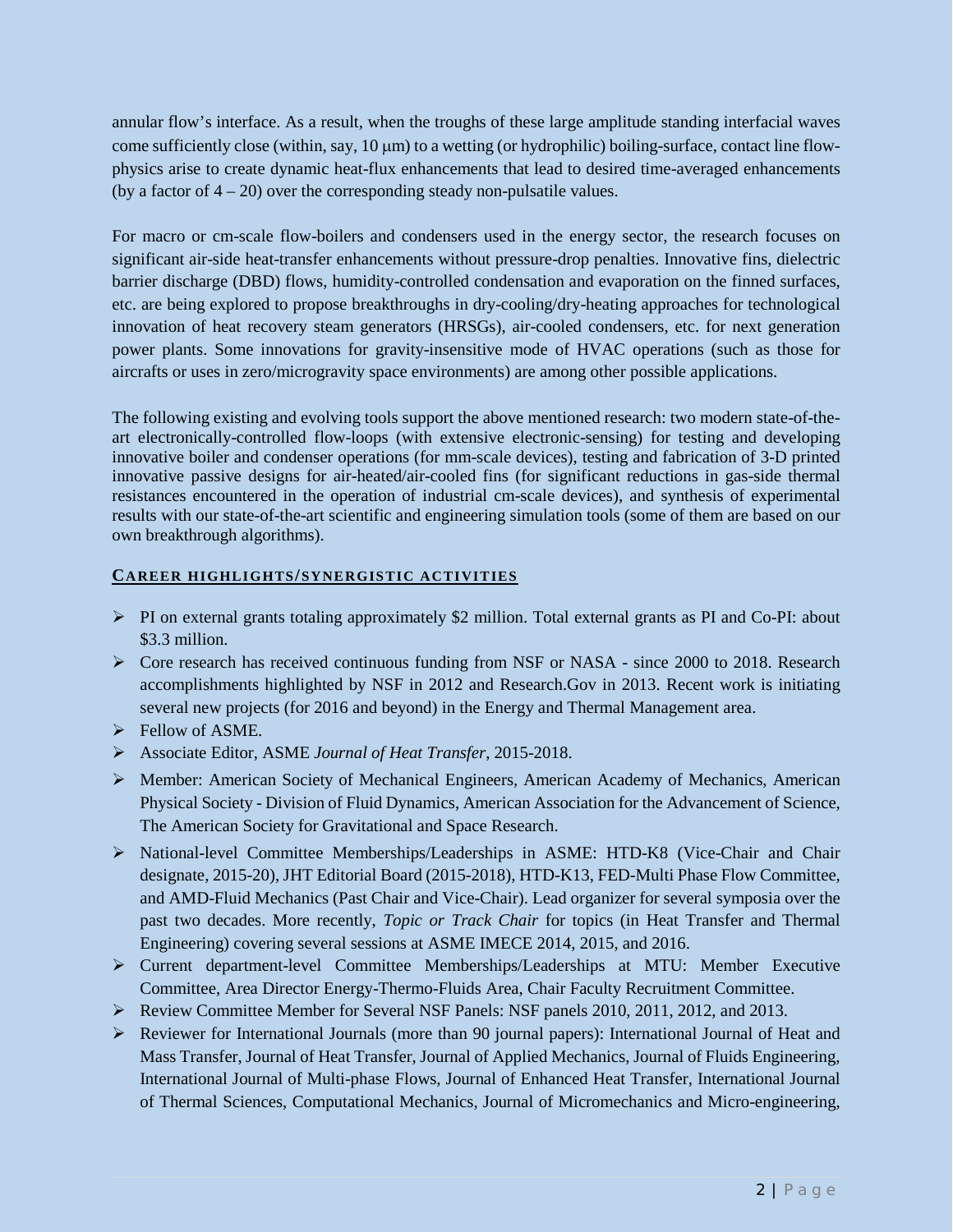Journal of Rheology, International Journal of Non-Linear Mechanics and Analysis, Journal of Manufacturing Science and Engineering, Theoretical and Computational Fluid Mechanics, Chemical Engineering Communications. More than 100 papers/abstracts for several ASME Conference Proceedings and Conferences on Interdisciplinary Transport Phenomena.

 $\triangleright$  Author of over 36 refereed journal publications and 85 peer-reviewed articles - Google Scholar Hindex: 12 and i10-index: 16. Citations: On Google-Scholar, 510, ResearchGate: a total of 1595 publication views on and 192 citations.

#### **AWARDS, HONORS, AND LEADERSHIP**

| $2006$ - Present | Fellow of American Society of Mechanical Engineers (ASME)                                                                                                                                                                         |  |  |  |  |  |
|------------------|-----------------------------------------------------------------------------------------------------------------------------------------------------------------------------------------------------------------------------------|--|--|--|--|--|
| $2015 - 2018$    | Associate Editor, ASME Journal of Heat Transfer, 2015-2018                                                                                                                                                                        |  |  |  |  |  |
| 1978             | Indian Institute of Technology-Kharagpur Silver Medal for First Rank in B.<br>Tech (Aerospace Engineering). Also awarded First Rank prize for each of the<br>five years (1973-'78) in the B. Tech (Aerospace Engineering) program |  |  |  |  |  |
| 1990 - Present   | Marquis Who's Who in America, Science and Engineering, and American<br>Education.<br>Thermal-Fluids<br>Who's<br><b>Who</b><br>in<br>(www.thermalfluidscentral.org/who/)                                                           |  |  |  |  |  |
| 1990 - Present   | Two Keynote Lectures, One ASME-HTD Invited Lecture, Several Invited<br>Lectures, and Invited Membership on several Panels                                                                                                         |  |  |  |  |  |
| 1990 - Present   | Topic Chairs, Symposia Chair/Organizer, and Chair of Several Technical<br>Sessions at various conferences (ASME emphasis).                                                                                                        |  |  |  |  |  |
| 2013             | Best Paper Award, <i>COMSOL Conference</i> 2013, Boston, MA, USA, October<br>2013.                                                                                                                                                |  |  |  |  |  |

## **EXTERNAL RESEARCH SUPPORT**

*As PI*

- 2014–2017 **Fundamental Investigations for Very High Heat-flux Innovative Operations of Millimeter Scale Flow Boilers. National Science Foundation Grant CBET-1402702.**  Total NSF Funding: \$305,781
- 2010–2014 **Flow Prediction and Fluctuation-Sensitivity Investigations for Quasi-steady Shear Driven Condensing Flows in Millimeter to Micrometer Scale Two-Phase Systems.**  National Science Foundation Grant CBET-1033591. Total NSF Funding: \$354,947 2010-2013 Original 3-year: \$297,288. 2011–2012 NSF REU supplement: \$6,000 2012 CBET conference supplement: \$2,000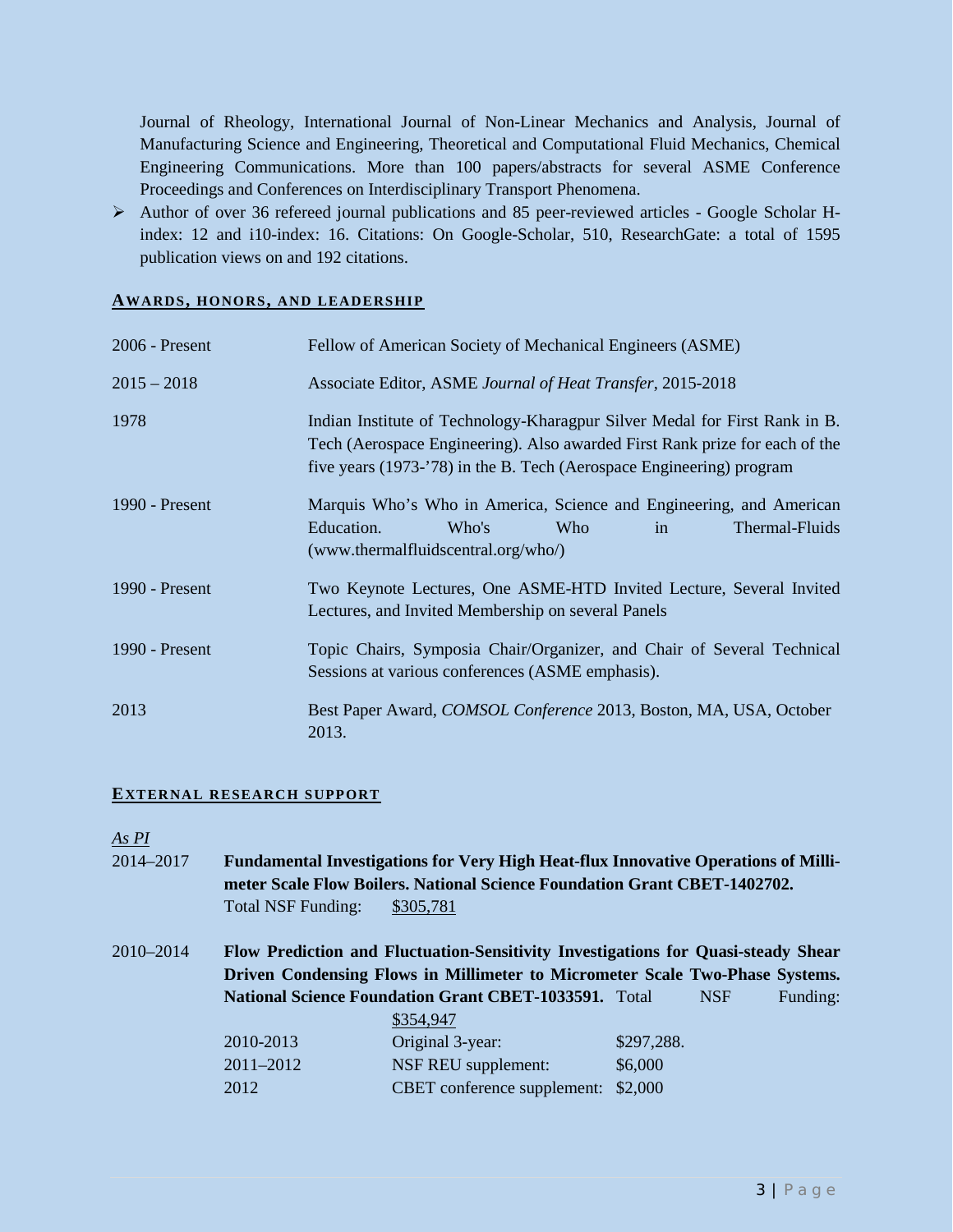|                       | 2013-2014                                                                                                                                                                                                                                                                                                                                                                                                                                  | Flow boiling supplement:                                                            | \$49,659                                                                                                                                                                                                                                               |  |  |  |  |
|-----------------------|--------------------------------------------------------------------------------------------------------------------------------------------------------------------------------------------------------------------------------------------------------------------------------------------------------------------------------------------------------------------------------------------------------------------------------------------|-------------------------------------------------------------------------------------|--------------------------------------------------------------------------------------------------------------------------------------------------------------------------------------------------------------------------------------------------------|--|--|--|--|
| 2010-2012             | \$100,000                                                                                                                                                                                                                                                                                                                                                                                                                                  | Phase Systems. NASA Grant NNX10AJ59G.                                               | Ground-based Experimental and Computational Investigations of Shear Driven<br>Internal Condensing/Boiling Flows for Flight Experiments and Space-Based Two-<br>Total<br>Funded<br>Amount:                                                              |  |  |  |  |
| 2004-2009             | NASA Grant NNC04GB52G.<br><b>Total Funded Amount:</b>                                                                                                                                                                                                                                                                                                                                                                                      | \$686,963 (with cost-share: \$712,163)                                              | Direct Computational Simulations and Experiments for Internal Condensing Flows<br>System-Instabilities/Dynamics in Micro-gravity and Terrestrial Environments.<br>Co-Is for 2004-'06: Evenson, H.A., Co-Investigator; Van Karsen, C., Co-Investogator. |  |  |  |  |
| 2005-2006             | <b>Total Funded Amount:</b>                                                                                                                                                                                                                                                                                                                                                                                                                | Machine Products (EMP) Inc., Escanaba, MI, USA.<br>\$67,748                         | Flow Simulations for Optimized Performance of Displacement Pumps. Engineered                                                                                                                                                                           |  |  |  |  |
| 2001-2005             | Prediction and Attainment Capability for Steady Internal Condensing Flows — An<br>Integrated Experimental/Computational Approach. National Science Foundation<br><b>Grant CTS-0086988.</b><br>Co-PIs: Kim, N., (Chem-Eng); Evensen, H.A., (ME-EM); Sweger, P.O., (ME-EM).<br>\$213,189 (with cost-share: \$323,399)<br><b>Total Funded Amount:</b><br>2001-2002<br>REU supplement:<br>\$12,000<br>REU supplement:<br>\$10,000<br>2002-2003 |                                                                                     |                                                                                                                                                                                                                                                        |  |  |  |  |
| 2003-2005             | <b>Total Funded Amount:</b>                                                                                                                                                                                                                                                                                                                                                                                                                | Exchangers. R. W. Fernstrum & Co., Menominee, MI, USA. Co-PI: Arici, O.<br>\$80,982 | Investigation of flow and heat exchange capabilities for Ferncool Box-Cooler Heat                                                                                                                                                                      |  |  |  |  |
| 2003                  | <b>Total Funded Amount:</b>                                                                                                                                                                                                                                                                                                                                                                                                                | \$3,000                                                                             | Exploratory Research in the Development of Automotive Mirror and Window<br>Products. Donnelly Corporation, Holland, MI, USA. (for MSME student Amit Barve)                                                                                             |  |  |  |  |
| 1988-1989             | <b>Total Funded Amount:</b>                                                                                                                                                                                                                                                                                                                                                                                                                | its Applications at the University of Minnesota, Minneapolis, MN, USA.<br>\$10,000  | Visiting Research Grant NSF/DMS - 8504323 from the Institute for Mathematics and                                                                                                                                                                       |  |  |  |  |
| As Co-PI<br>1999-2003 | <b>Total Funded Amount:</b>                                                                                                                                                                                                                                                                                                                                                                                                                | USA. Anderson, C.L., Principal Investigator<br>\$285,651                            | Static Pressure Measurements on the Suction Side of the Stator Blade in an<br>Automotive Torque Converters. General Motors, Powertrain Group, Ypsilanti, MI,                                                                                           |  |  |  |  |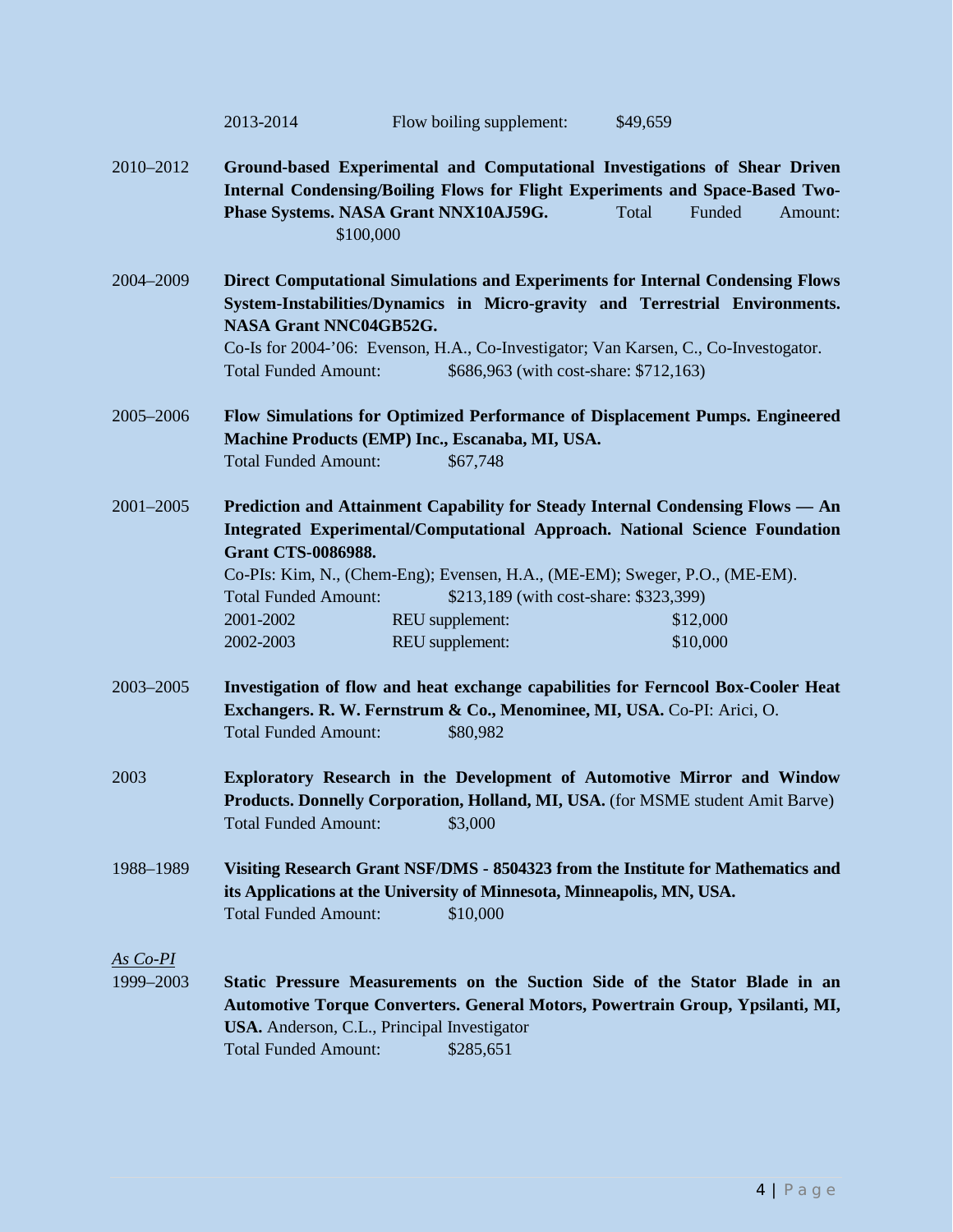| 2000–2001 | Noise Measurements in an Automotive Torque Converter. General Motors,                 |          |  |  |  |  |  |  |
|-----------|---------------------------------------------------------------------------------------|----------|--|--|--|--|--|--|
|           | Powertrain Group, Ypsilanti, MI, USA. Anderson, C.L., Principal Investigator; Sweger, |          |  |  |  |  |  |  |
|           | P., Evensen, H.A., Blough, J., Other Co-PIs                                           |          |  |  |  |  |  |  |
|           | <b>Total Funded Amount:</b>                                                           | \$98,700 |  |  |  |  |  |  |
|           |                                                                                       |          |  |  |  |  |  |  |

- 2000–2001 **Turbine Blade Measurement. General Motors, Powertrain Group, Ypsilanti, MI, USA.**  Anderson, C.L., Principal Investigator; Sweger, P., Evensen, H.A., Blough, J., Other Co-PIs Total Funded Amount: \$78,000
- 1997–2000 **Cavitation Signatures in Torque Converters. General Motors, Powertrain Group, Ypsilanti, MI, USA.** Anderson, C.L., Principal Investigator Total Funded Amount: \$277,135
- 1999–2000 **High Performance Connections to the Internet via Merit Network, Inc. in cooperation with Central Michigan University, Michigan Technological University, and Northern Michigan University.** Aupperle, E., Principal Investigator; Ogden, J., Co-Principal Investigator; Bornhorst, T., Brown, R., Cross, J., Helminen, B., Huang, X., Hyslop, M., Johnson, D., Laemmrich, S., Maclean, A., McNinch, T., Murthy, P., Rafert, J.B, Riehl. J., Rose, W., Other Co-PIs Total Funded Amount: \$350,000
- 1998–1999 **Conference on Integral Method in Science and Engineering 98. National Science Foundation Grant NSF-9800673.** Bertram, B., Principal Investigator, Other Co-PIs: Sikarskie, D., Struthers, A., Vable, M., Total Funded Amount: \$28,177 (with cost share \$45,926), NSF amount: \$7,782
- 1986–1989 **Film Condensation under Microgravity Conditions. NASA- Lewis grant NAG 3-711.**  Suryanarayana, N.V., Principal Investigator Total Funded Amount: \$209,273

## **PEER-REVIEWED PUBLICATIONS**

## **Journal Articles**

- 1. Naik., R., **Narain, A.,** and Mitra, S., "Steady and Unsteady Simulations for Annular Internal Condensing Flows, Part I: Algorithm and its Accuracy." *Numerical Heat Transfer, Part B: Fundamentals*. 2016, **69**(6), pp. 473-494. [Read More](http://www.tandfonline.com/doi/abs/10.1080/10407790.2016.1138802?journalCode=unhb20)
- 2. Naik, R., and **Narain**, **A.**, "Steady and Unsteady Simulations for Annular Internal Condensing Flows, Part II: Instability and Flow Regime Transitions." *Numerical Heat Transfer, Part B: Fundamentals*. 2016, **69**(6), pp. 495-510. [Read More](http://www.tandfonline.com/doi/abs/10.1080/10407790.2016.1138804?journalCode=unhb20)
- 3. Ranga Prasad, H., **Narain, A.**, Bhasme S., and Naik, R., "Shear-driven Annular Flow-boiling in Millimeter-scale channels: Direct Numerical Simulations for Convective Component of the Overall Heat Transfer Coefficient." Accepted: *International Journal of Transport Phenomena*. 2017. Invited paper, final version submitted Nov. 2, 2016. [Read More](file://multidrive.iso.mtu.edu/multidrive/my_web_files/NSF-Project-Data-Dissemination%20Folder/Key%20Publications/IJTP-2016_final_submission.pdf)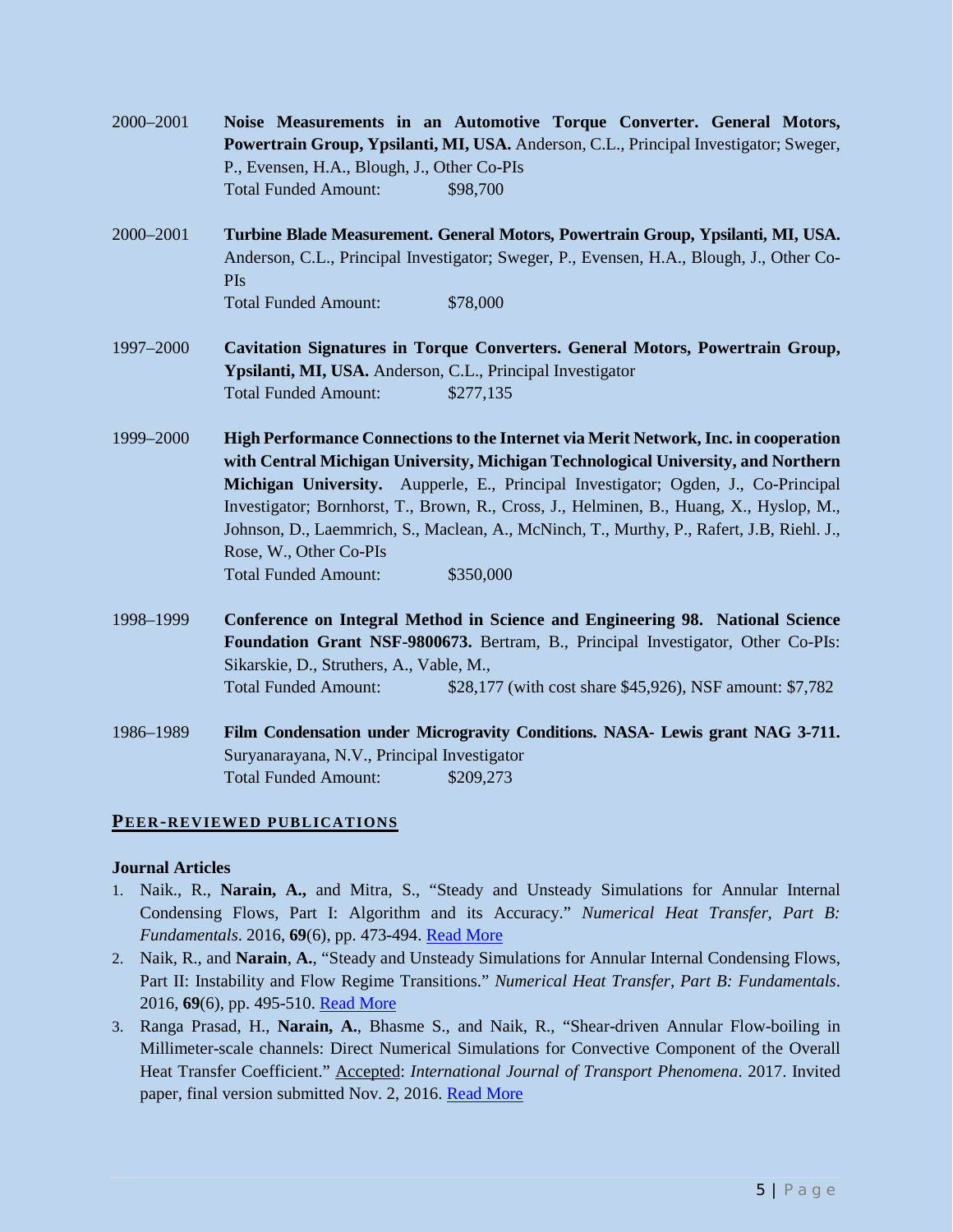- 4. **Narain, A.,** Ranga Prasad, H., and Koca, A., "Internal Annular Flow-boiling and Flow-condensation: Context, Results, and Recommendations." *Handbook of Thermal Science and Engineering. Francis A. Kulacki. Springer*. Invited. Final draft submitted on Nov 1, 2016. [Read More](file://multidrive.iso.mtu.edu/multidrive/my_web_files/NSF-Project-Data-Dissemination%20Folder/Key%20Publications/Narain-et-al-Springer-Handbook-2016.pdf)
- 5. **Narain, A.**, Naik, R.R., Ravikumar, S., and Bhasme, S.S., "Fundamental assessments and new enabling proposals for heat transfer correlations and flow regime maps for shear driven condensers in the annular/stratified regime." *Journal of Thermal Engineering*. 2015, **1**(4), pp. 307-321. [Read More](https://www.researchgate.net/publication/277880875_Fundamental_assessments_and_new_enabling_proposals_for_heat_transfer_correlations_and_flow_regime_maps_for_shear_driven_condensers_in_the_annularstratified_regime)
- 6. Kivisalu, M. T., Gorgitrattanagul, P., and **Narain, A**., "Results for High Heat-Flux Flow Realizations in Innovative Operations of Milli-Meter Scale Condensers and Boilers." *International Journal of Heat and Mass Transfer.* 2014, **75**, pp. 381-398. [Read More](http://www.sciencedirect.com/science/article/pii/S0017931014002622)
- 7. Kivisalu, M.T., Gorgitrattanagul, N., **Narain, A.**, Naik. R., and Hasan, M., "Sensitivity of Shear-Driven Internal Condensing Flows to Pressure Fluctuations and its Utilization for Heat Flux Enhancements." *International Journal of Heat and Mass Transfer.* 2013, **56**(1-2), pp. 758-774. [Read More](http://www.sciencedirect.com/science/article/pii/S0017931012006886)
- 8. **Narain, A.**, Ajotikar, N., Kivisalu, M.T., Rice, A.F., Zhao, M. and Shankar, N., "Obtaining Time-Varying Pulsatile Gas Flow Rates with the Help of Dynamic Pressure Difference and Other Measurements for an Orifice-Plate Meter." *Journal of Fluids Engineering*. 2013,**135**(4), p.041101. [Read More](http://fluidsengineering.asmedigitalcollection.asme.org/article.aspx?articleid=1676064)
- 9. Mitra, S., **Narain, A.**, Naik, R., and Kulkarni, S. D., "A Quasi One-Dimensional Simulation Method and its Results for Steady Annular/Stratified Shear and Gravity Driven Condensing Flows." *International Journal of Heat and Mass Transfer*. 2011, **54**(15), pp. 3761-3776. [Read More](file://multidrive.iso.mtu.edu/multidrive/my_web_files/NSF-Project-Data-Dissemination%20Folder/Key%20Publications/IJHMT_1D_paper_Narain_G_G10018.pdf)
- 10. **Narain, A.**, Liang, Q., Yu, G., and Wang, X., "Direct Computational Simulations for Internal Condensing Flows and Results on Attainability/Stability of Steady Solutions, their Intrinsic Waviness, and their Noise-Sensitivity." *Journal of Applied Mechanics.* 2004, 7**1**(1), pp. 69-88. [Read More](http://appliedmechanics.asmedigitalcollection.asme.org/article.aspx?articleid=1415066)
- 11. Kurita, J. H., Kivisalu, M., Mitra, S., Naik, R., and **Narain, A.**, "Experimental Results on Gravity Driven Condensing Flows in Vertical Tubes, their Agreement with Theory, and their Differences with Shear Driven Flows' Boundary Condition Sensitivities." *International Journal of Heat and Mass Transfer.* 2011, **54**(13), pp. 2932-2951. [Read More](http://www.sciencedirect.com/science/article/pii/S0017931011001232)
- 12. **Narain, A.**, and Joseph, D. D., "Linearized Dynamics for Step Jumps of Velocity and Displacement of Shearing Flows of a Simple Fluid." *Rheologica Acta.* 1983, **21**(3), pp. 228-250. [Read More](http://link.springer.com/article/10.1007/BF01515712)
- 13. Joseph, D.D., **Narain, A.**, and Riccius, O., "Shear Wave Speeds and Elastic Modulii for Different Liquids. Part 1. Theory." *Journal of Fluid Mechanics.* 1986, **171**, pp.289-308. [Read More](https://www.cambridge.org/core/journals/journal-of-fluid-mechanics/article/shear-wave-speeds-and-elastic-moduli-for-different-liquids-part-1-theory/9EF03A27A769131C9FD3906018DE44D2)
- 14. **Narain, A.**, Yu, G., and Liu, Q., "Interfacial Shear Models and Their Required Asymptotic Form for Annular Film Condensation Flows in Inclined Channels and Vertical Pipes." *International Journal of Heat and Mass Transfer.* 1997, **40**(15), pp. 3559 - 3575. [Read More](http://www.sciencedirect.com/science/article/pii/S001793109700001X)
- 15. **Narain, A.**, and Joseph, D.D., "Remarks about the Interpretation of Impulse Experiments in Shear Flows of Viscoelastic Liquids." *Rheologica Acta.* 1983, **22**(6), pp. 528-538. [Read More](http://link.springer.com/article/10.1007/BF01351399)
- 16. Liang, Q., Wang, X., and **Narain, A., "**Effect of Gravity, Shear and Surface Tension in Internal Condensing Flows - Results from Direct Computational Simulations." *ASME Journal of Heat Transfer*. 2004, **126**(5), pp. 676-686. [Read More](http://heattransfer.asmedigitalcollection.asme.org/article.aspx?articleid=1447403)
- 17. Phan, L., Wang, X. and **Narain, A.,** "Exit Condition, Gravity, and Surface-Tension Effects on Stability and Noise-sensitivity Issues for Steady Condensing Flows inside Tubes and Channels." *International Journal of Heat and Mass Transfer.* 2006, **49**(13), pp. 2058-2076. [Read More](http://www.sciencedirect.com/science/article/pii/S0017931006000378)
- 18. Phan, L. and **Narain, A.**, "Non-linear Stability of the Classical Nusselt Problem of Film Condensation and Wave-Effects." *ASME Journal of Applied Mechanics*. 2007, **74**(2), pp. 279-290. [Read More](http://appliedmechanics.asmedigitalcollection.asme.org/article.aspx?articleid=1416493)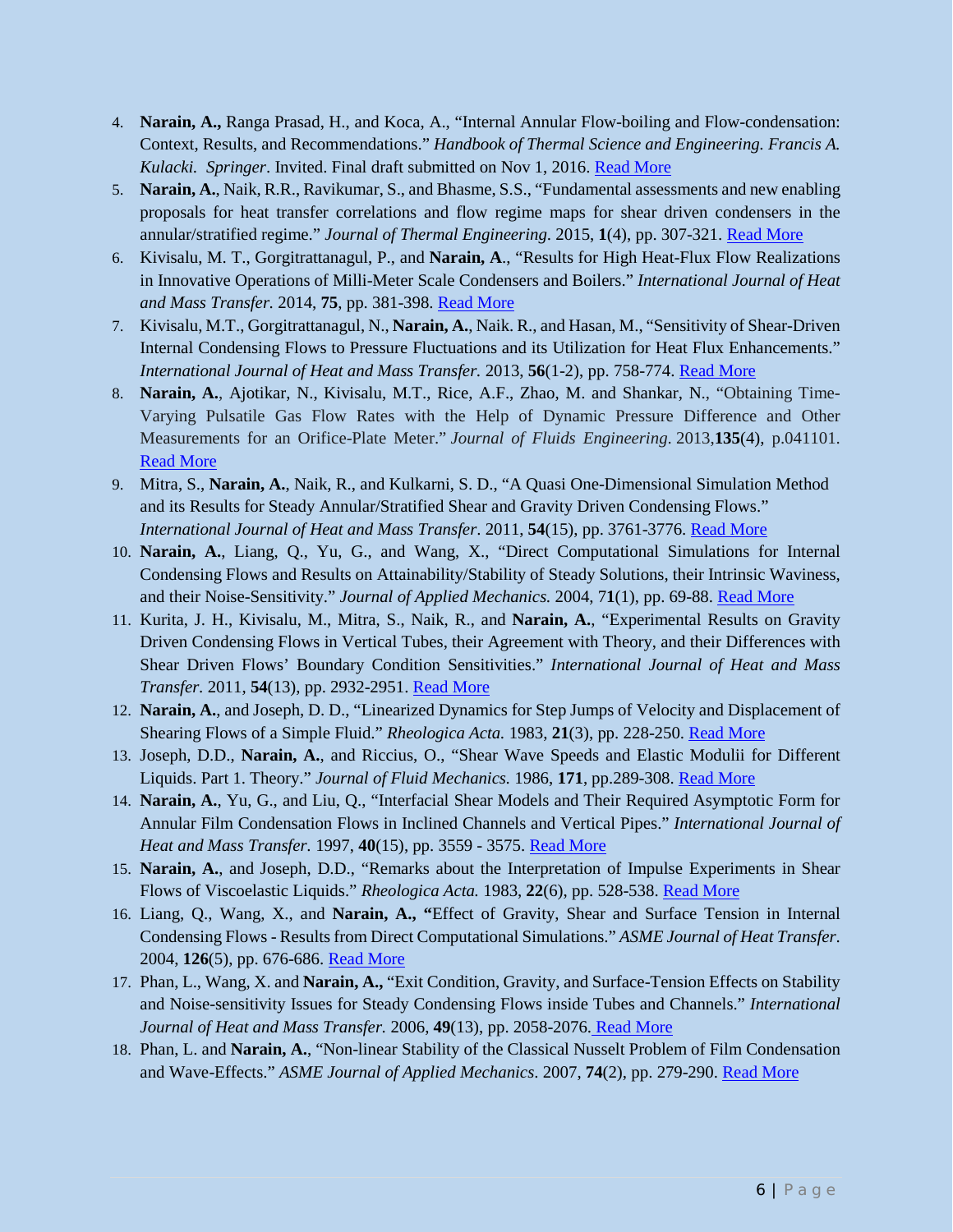- 19. Ng, T. W., **Narain, A.**, and Kivisalu, M., T., "Fluorescence and Fiber-Optics Based Real-Time Thickness Sensor for Dynamic Liquid Films." *ASME Journal of Heat Transfer.* 2010, **132**(3), pp. 1- 12. [Read More](http://proceedings.asmedigitalcollection.asme.org/proceeding.aspx?articleid=1599953)
- 20. Kulkarni, S. D., **Narain, A.**, Kivisalu, M., Mitra, S., and Hasan M. M., "Condenser performance, Control, and Heat Transfer Enhancement Issues Resulting from Elliptic-Sensitivity of Shear Internal Condensing Flows." *International Journal of Transport Phenomena*. 2012, **1**(13), pp. 15-57. [Read](http://www.oldcitypublishing.com/journals/ijtp-home/ijtp-issue-contents/ijtp-volume-13-number-1-2012-13/ijtp-13-1-p-15-57/)  [More](http://www.oldcitypublishing.com/journals/ijtp-home/ijtp-issue-contents/ijtp-volume-13-number-1-2012-13/ijtp-13-1-p-15-57/)
- 21. Kivisalu, M., Gorgitrattanagul, N., Mitra, S., Naik, R., and **Narain, A.**, "Prediction and Control of Internal Condensing Flows in the Experimental Context of their Inlet Sensitivities." *Microgravity Science and Technology*. 2012, **24**(3), pp. 147-155. [Read More](http://link.springer.com/article/10.1007/s12217-011-9287-0)
- 22. Geng, X., Patel, P., **Narain, A.**, and Meng D. D., "A Self-Adaptive Thermal Switch Array for Rapid Temperature Stabilization under Various Thermal Power Inputs." *Journal of Micromechanics and Micro engineering*. 2011, **21**(8). [Read More](http://iopscience.iop.org/article/10.1088/0960-1317/21/8/085018/meta;jsessionid=A6BD1A493359E22D7EADB0349B897FCF.c5.iopscience.cld.iop.org)
- 23. Kulkarni, S. D., **Narain, A.**, and Mitra, S., "Forced Flow of Vapor Condensing over a Horizontal Plate (Problem of Cess and Koh) - Steady and Unsteady Solutions of the Full 2D Governing Equations." *Journal of Heat Transfer.* 2010, **132** (10), pp. 1-18. [Read More](https://heattransfer.asmedigitalcollection.asme.org/Mobile/article.aspx?articleid=1449304)
- 24. **Narain, A.**, Kurita, J. H., Kivisalu, M., Kulkarni, S. D., Siemionko, A., Ng, T. W., Kim, N. and Phan, L., "Internal Condensing Flows Inside a Vertical Pipe – Experimental/Computational Investigations of the Effects of Specified and Unspecified (Free) Conditions at Exit." *ASME Journal of Heat Transfer.* [2007,](file://mtucifs/dfshome/narain/researcher/2010%20Papers-Proposals/NSF-2010/narain-web-resume/jht_oct_03_06.pdf) **129**(10), pp. 1352-1372. [Read More](http://heattransfer.asmedigitalcollection.asme.org/article.aspx?articleid=1448905)
- 25. **Narain, A.**, Kulkarni, S. D., Mitra, S., Kurita, J. H., and Kivisalu, M., "Computational and Groundbased Experimental Investigations of the Effects of Specified and Unspecified (Free) Conditions at Exit for Condensing Flows in Terrestrial and Micro-gravity Environments." *Annals of New York Academy of Sciences, Interdisciplinary Transport Phenomena in Space Sciences.* 2009, **1161**(1), pp. 321-360. [Read More](https://www.ncbi.nlm.nih.gov/pubmed/19426329)
- 26. **Narain, A.**, Phan, L., Wang, X., Kurita, J. H., Siemionko, A., Ng, T. W., and Kulkarni, S. D., "Direct Computational Simulations and Experiments for Film Condensation inside Tubes and Channels." *Annals of New York Academy of Sciences, Interdisciplinary Transport Phenomena in Space Sciences.* 2006, **1077**(1), pp. 471-507. [Read More](https://www.ncbi.nlm.nih.gov/pubmed/17124142)
- 27. Anderson, C. L., Zeng, L., Sweger, P., **Narain, A.**, and. Blough, J. R., "Experimental Investigation of Cavitation Signatures in an Automotive Torque Converter Using a Microwave Telemetry Technique." *International Journal of Rotating Machinery.* 2003, **9**(6), pp. 403-410. [Read More](https://www.researchgate.net/publication/307794137_Experimental_Investigation_of_Cavitation_Signatures_in_an_Automotive_Torque_Converter_Using_a_Microwave_Telemetry_Technique)
- 28. **Narain, A.**, "Modeling of Interfacial Shear for Gas Liquid Flows in Annular Film Condensation." *Journal of Applied Mechanics (Transactions of America Society of Mechanical Engineering).* 1996, **63**(2), pp. 529-538. [Read More](http://appliedmechanics.asmedigitalcollection.asme.org/article.aspx?articleid=1412288)
- 29. **Narain, A.,** and Kizilyalli, Y., "Pressure driven flow of pure vapor undergoing laminar film condensation between parallel plates." International Journal of Non-Linear Mechanics. 1991, **26**(5), pp. 501-520. [Read More](http://www.sciencedirect.com/science/article/pii/002074629190005E)
- 30. Gu, X. M., Sethna, P. R., and **Narain, A.**, "On Three-Dimensional Nonlinear Subharmonic Resonant Surface Waves in a Fluid. Part I. Theory." *Journal of Applied Mechanics (Transactions of America Society of Mechanical Engineering)*. 1988, **55**(1), pp. 213-239. [Read More](http://appliedmechanics.asmedigitalcollection.asme.org/article.aspx?articleid=1409184)
- 31. **Narain, A**., "On K-BKZ and other visco-elastic models as continuum generalizations of the classical spring-dashpot models." *Rheologica Acta.* 1986, **25**(1), pp. 1-14. [Read More](http://link.springer.com/article/10.1007/BF01369974)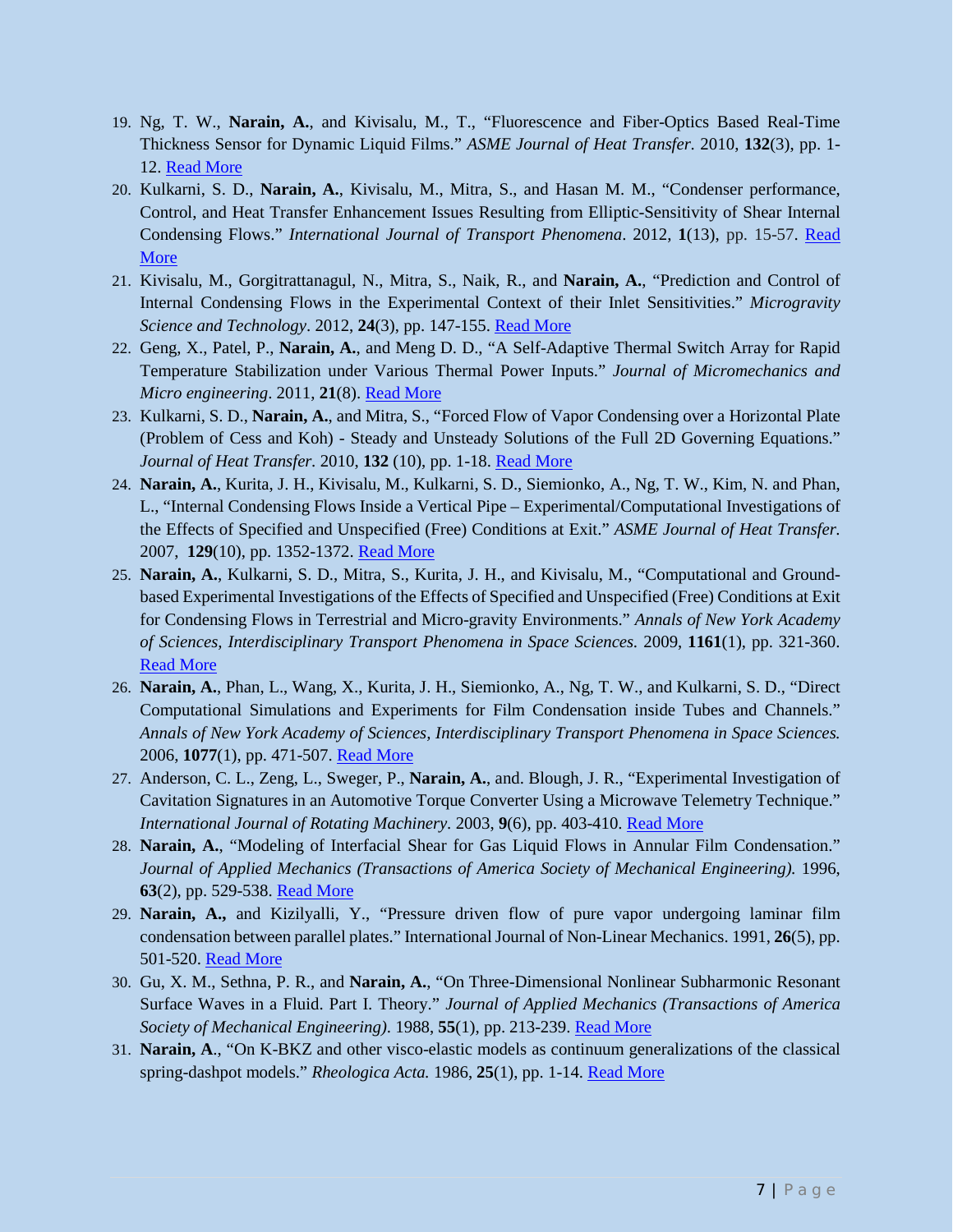- 32. **Narain, A.**, and Joseph, D. D, "Classification of Linear Viscoelastic Solids based on a Failure Criterion." *Journal of Elasticity*. 1984, **14**(1), pp.19-26. [Read More](http://link.springer.com/article/10.1007/BF00041080)
- 33. **Narain, A.**, and Joseph, D.D, "Corrigendum to Linearized Dynamics for Step Jumps of Velocity and Displacement of Shearing Flows of a Simple Fluid." *Rheologica Acta.* 1983, **22**(5), p. 519. [Read More](http://link.springer.com/article/10.1007/BF01462940)
- 34. **Narain, A**., and Joseph, D. D., "Linearized Dynamics of Shearing Deformation Perturbing Rest in Viscoelastic Materials." 1983, in: H. Knobloch and K. Schmitt (Editors). *Equadiff* 82, Lecture Notes in Mathematics, Springer Verlag, 1983. Also in: Trans. *28th Conference of Army Mathematicians*, ARO Report 83-1, 1017, pp. 476-507. [Read More](http://link.springer.com/chapter/10.1007%2FBFb0103274#page-1)
- 35. Dixit, P.M., **Narain, A.,** and Joseph, D.D., "Free Surface Problems Induced by Motions Perturbing the Natural State of Simple Solids." *Arch. Rational Mech. Anal.* 1981, **77**(3), pp. 199-261. [Read More](http://link.springer.com/article/10.1007/BF00279878)
- 36. Rivlin, R.S., Robert Gilbert, Robert, **Narain, A.,** and D. D., Joseph, ["Spin-up in Couette flow.](http://www.tandfonline.com/doi/abs/10.1080/00036818308839449)" *Applicable Analysis (Gordon and Breach Science Publishers Ltd.).* 1983, **15**(1), pp. 227-228. [Read](http://www.tandfonline.com/doi/abs/10.1080/00036818308839449)  [More](http://www.tandfonline.com/doi/abs/10.1080/00036818308839449)

#### **Refereed Articles in Conference Proceedings / Symposia/IMA Pre-prints**

- 37. Naik, R. R., **Narain, A.**, and Mitra, S., "Steady and Unsteady Computational Simulations for Annular Internal Condensing Flows in a Channel." *Proceedings of 2014 ASME International Mechanical Engineering Congress and Exposition*, Montreal, Canada, 2014. Paper No. IMECE2014-38445.
- 38. Kivisalu, M., **Narain, A**., Gorgitrattanagul, P., and Naik, R., "Innovative Realizations of High Heat-Flux Boiling and Condensing Flows for Milli-meter and Micro-meter Scale Applications." *Proceedings of 2014 ASME International Mechanical Engineering Congress and Exposition*, Montreal, Canada. Paper No. IMECE2014-37319.
- 39. **Narain A.**, Kivisalu M., Gorgitrattanagul P., Naik R., and Shankar N., "Results for High Heat-flux Realizations in Innovative Operations of Milli-meter Scale Condensers and Boilers." *Electronic Proceedings of the 22th National and 11th International ISHMT-ASME Heat and Mass Transfer Conference*, IIT Kharagpur, India, December 28 – 31, 2013. Paper number: HMTC 1300183.
- 40. Naik, R., Mitra, S., **Narain, A.,** and Shankar, N., "Steady and Unsteady Computational Results of Full Two Dimensional Governing Equations for Annular Internal Condensing Flow." *Fluid Dynamics*, *COMSOL Conference*, Boston, MA, October 9-11, 2013.
- 41. **Narain, A.**, "High Effectiveness Microscale Condensers and Boilers for Terrestrial and Space Applications." *NSF 2012 CBET Grantee Conference*, Baltimore, MD, USA, 2012. Grant NSF-CBET-1033591.
- 42. **Narain, A.,** Kivisalu, M., Naik, R., Gorgitrattanagul, N., Mitra, S., and Hasan, M. M., "Comparative Experimental and Computational Studies for Annular Condensing and Boiling Flows in Milli-meter Scale Horizontal Ducts." *Proceedings of ASME 2012 Summer Heat Transfer Conference*, Rio Grande, PR, USA, 2012. Paper No. HT2012-58602, pp. 563-574, doi: 10.1115/HT2012-58602*.*
- 43. Kivisalu, M., Gorgitrattanagul, N., Mitra, S., Naik, R., and **Narain, A.**, "Shear/Pressure Driven Internal Condensing Flows and their Sensitivity to Inlet Pressure Fluctuations." *Proceedings of 2011 ASME International Mechanical Engineering Congress and Exposition*, Denver, CO, USA, 2011. Paper No. IMECE2011-63281, pp. 487-498, doi: 10.1115/IMECE2011-63281.
- 44. Kivisalu, M., Gorgitrattanagul, N., Mitra, S., Naik, R., and **Narain, A.**, "Prediction and Control of Internal Condensing Flows in the Experimental Context of their Sensitivities." *EUROTHERM Seminar on Gravitational Effects on Liquid-Vapour Phase Change. Presqu'ile de Giens – Hyeres*, France, April 17-21, 2011.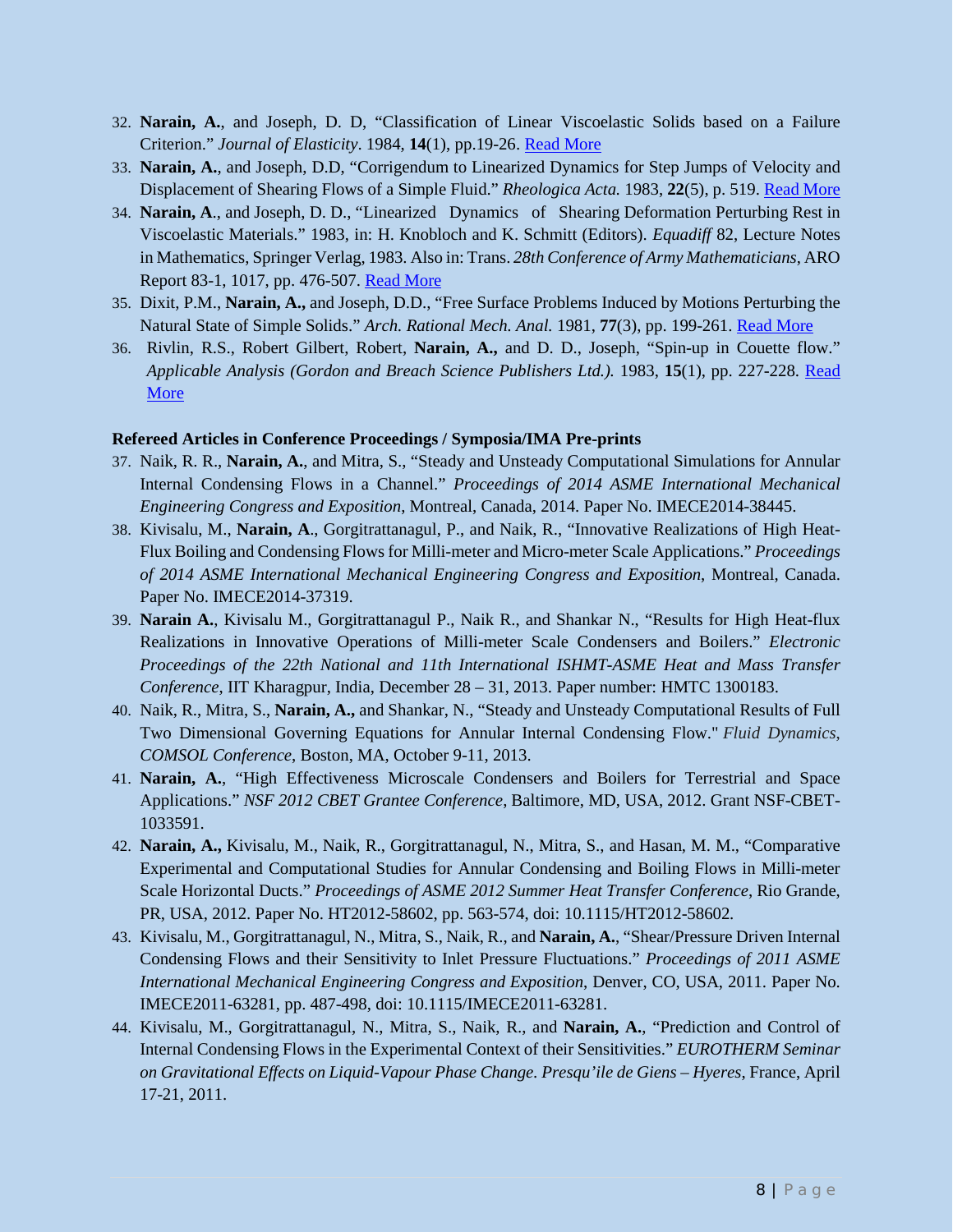- 45. Mitra, S., Naik, R. R., and **Narain, A.**, "Numerical Simulation of Exact Two-Dimensional Governing Equations for Internal Condensing Flows." *COMSOL Conference*, Boston, MA, USA, 2010.
- 46. Mitra, S., **Narain, A.,** Kulkarni, S. D., Kurita J., Kivisalu, M., and Hasan, M. M., "Shear Driven and Gravity Driven Annular/Stratified Internal Condensing Flows." *Proceedings of International Transport Phenomena VI: Fluid, Thermal, Biological, Materials and Space Sciences*, Volterra, Italy, 2009. Paper Number ITP-09-75.
- 47. Mitra, S., **Narain, A.,** Kulkarni, S. D., Naik, R., and Kurita, J. H., "Annular /Stratified Internal Condensing Flows in Millimeter to Micrometer Scale Ducts." *Proceedings of ASME 2nd Micro/Nanoscale Heat & Mass Transfer International Conference*, Shanghai, China, December 18– 21, 2009. Paper No. MNHMT2009-18507, pp. 155-170, doi: 10.1115/MNHMT2009-18507.
- 48. **Narain, A.,** Kulkarni, S., Kivisalu, M., Kurita, J. H., and Mitra, S., "New Experimental and Computational Results for Macro- and Micro-scale Internal Condensing Flows." *Proceedings of Engineering Conference International Heat Transfer and Fluid Flow in Microscale III*, Whistler, BC, Canada, September 21-26, 2008.
- 49. **Narain, A.,** Kulkarni, S. D., Mitra, S., Kurita, J. H., and Kivisalu, M., "Internal Condensing Flows in Terrestrial and Micro-gravity Environments – Computational and Ground-based Experimental Investigations of the Effects of Specified and Unspecified (Free) Conditions at Exit." *Proceedings of Interdisciplinary Transport Phenomena V: Fluid, Thermal, Biological, Materials and Space Sciences*, Bansko, Bulgaria, 2007.
- 50. **Narain, A.,** Kivisalu, M. T., Siemionko, A., and Kulkarni, S. D., "Internal Condensing Flows inside a Vertical Pipe – Experimental/Computational Investigations of the Effects of Specified and Unspecified (Free) Conditions at Exit." *Proceedings of 2007 ASME International Mechanical Engineering Congress and Exposition*, Seattle, WA, USA, 2007. Paper No. IMECE2007-41306, pp. 1529-1541; 13 pages, doi: 10.1115/IMECE2007-41306.
- 51. Ng, T. W. and **Narain, A.**, "Fluorescence and Fiber-Optics Based Real-Time Thickness Sensor for Dynamic Liquid Films." *Proceedings of 2007 ASME International Mechanical Engineering Congress and Exposition*, Seattle, WA, USA, 2007. Paper No. IMECE2007-41304, pp. 1517-1528; 12 pages, doi: 10.1115/IMECE2007-41304.
- 52. Kulkarni, S. D., **Narain, A.**, and Mitra, S., "Steady Attractors for Forced Flow of Vapor Condensing over a Horizontal Plate (Problem of Cess and Koh) and their Unsteady Responses to Initial Disturbances and Noise." *Proceedings of 2007 ASME International Mechanical Engineering Congress and Exposition*, Seattle, WA, USA, 2007. Paper No. IMECE2007-41311, pp. 1543-1555; 13 pages, doi: 10.1115/IMECE2007-41311.
- 53. Phan, L., X., Wang, Kulkarni S., and **Narain, A.**, "Direct computational simulations for film condensation inside tubes and channels." *Fluids Engineering, Proceedings of 2005 ASME International Mechanical Engineering Congress and Exposition*, Orlando, FL, USA, 2006. Paper No. IMECE2005- 80445 pp. 391-402; 12 pages, doi: 10.1115/IMECE2005-80445. Also see: *Proceedings of 18th National & 7th ISHMT-ASME Heat and Mass Transfer Conference*, IIT Guwahati, India.
- 54. Phan, L., S. L. Post, and **Narain, A.**, "Direct Computational Simulations that Yield Stability and Wave-Effects for the Classical Nusselt Problem of Film Condensation." *Proceedings of 2005 ASME International Mechanical Engineering Congress and Exposition,* Orlando, FL, USA, 2005. Paper No. IMECE2005-80221, Applied Mechanics, pp. 317-325; 9 pages, doi: 10.1115/IMECE2005-80221.
- 55. **Narain, A.,** Siemionko, A., Ng, T. W., Kurita, J. H., Kim, N., Opella, K., and Sweger, P. O., "Internal Condensing Flows Inside a Vertica Pipe – Experimental/Computational Investigations of Effects of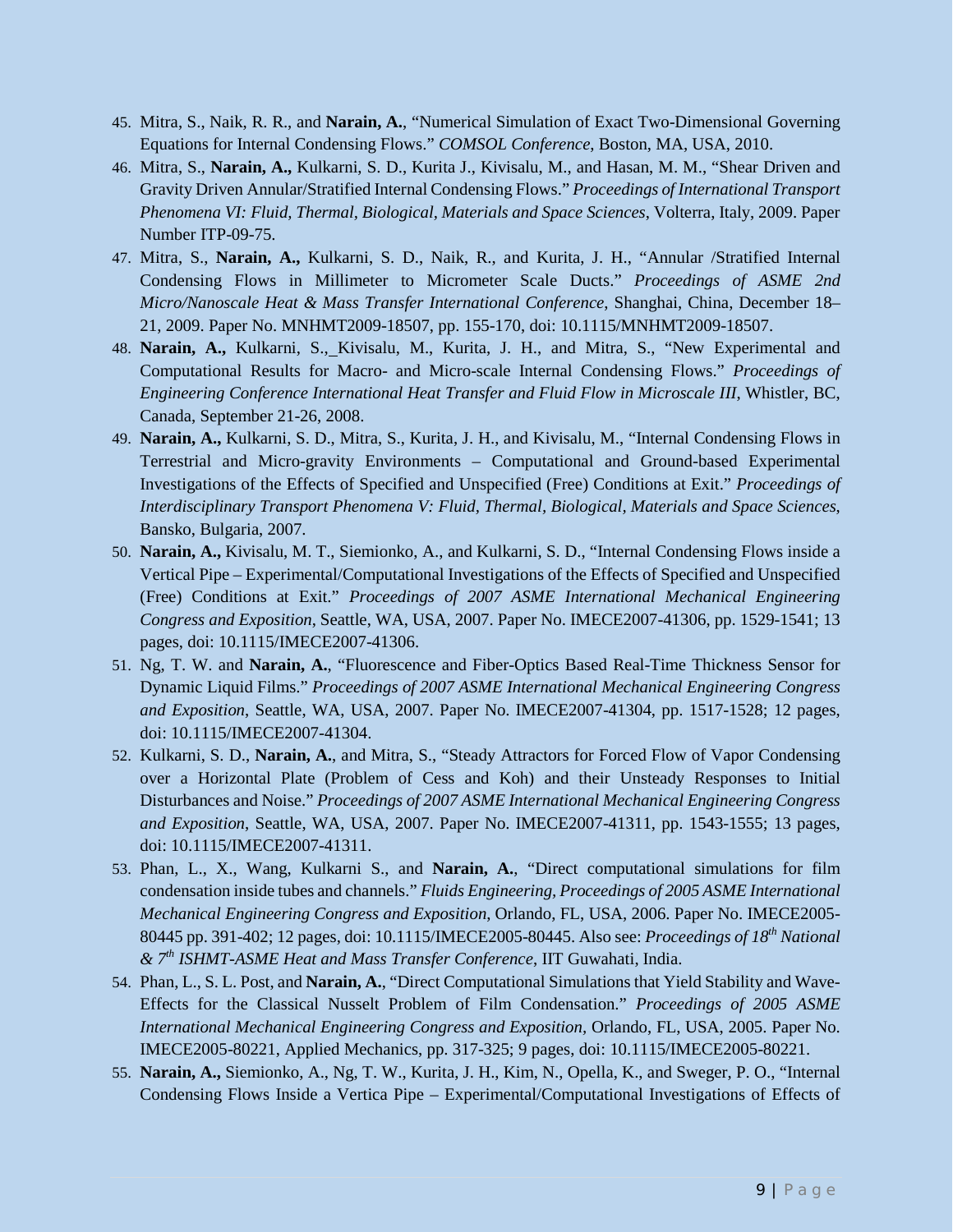Constrained and Natural Exit Conditions." *Heat Transfer Part B, Proceedings of 2005 ASME International Mechanical Engineering Congress and Exposition*, Orlando, FL, USA, 2005. Paper No. IMECE2005-80441, pp. 543-553; 11 pages, doi: 10.1115/IMECE2005-80441.

- 56. **Narain, A.,** Wang, X., Phan, L., Siemionko, A., Ng, T., and Kurita, J. H., "Film Condensation inside Tubes and Channels-Direct Computational Simulations and Experiments." *Proceedings of International Conference on Computational & Experimental Engineering and Sciences*, Chennai/Jaipur, India, 2005.
- 57. Mekkes, J., Anderson, C. L., and **Narain, A.**, "Static Pressure Measurements and Cavitation Signatures on the Nose of a Torque Converter's Stator Blades." *Proceedings of the 10th International Symposium on Transport Phenomena and Dynamics of Rotating Machinery*, Honolulu, HI, USA, 2004. Paper number: ISROMAC10-2004-035.
- 58. **Narain, A.**, Liang, Q., Yu, G., and Wang, X., "Direct computational simulations for internal condensing flows." *ASME Proceedings (CD-ROM) for Summer Heat Transfer*, Las Vegas, NV, USA, 2003. Paper number HT2003-40472.
- 59. Anderson, C. L., Zeng, L., Sweger, P., **Narain, A.**, and Blough, J. R., "Experimental Investigation of Cavitation Signatures in an Automotive Torque Converter Using a Microwave Telemetry Technique." *Proceedings of the 9th International Symposium on Transport Phenomena and Dynamics of Rotating Machinery*, Honolulu, HI, USA, 2002.
- 60. **Narain, A.,** Liang, Q., and Barve, A. S., "Free Surface Tracking and Steady/Unsteady Computational Simulations for Internal Condensing Flows in Fluid-Physics and Heat Transfer For Macro- And Micro-Scale Gas-Liquid And Phase-Change Flows." *ASME Proceedings*, Vol. 3. ASME, 2001. IMECE01; Book Number I00526.
- 61. **Narain, A.,** Yu, G., and Liu, Q., "Computational Simulation and Flow Physics for Stratified/ Annular Condensing Flows." Begell House, Inc., ISBN 1-56700-146-5, *Proceedings of Engineering Foundation Conference on Microgravity Fluid Physics and Heat Transfer*, Oahu, HI, USA, 2000. pp. 46 – 54.
- 62. Yu, G., and **Narain, A.**, "Computational simulations and flow domain classification for laminar/laminar annular/stratified condensing flows." *Proceedings of Integral Methods in Science and Engineering*, Houghton, MI, USA. CRC Press, 1999.
- 63. Liu, Q., and **Narain, A.**, "Computational simulation and interfacial shear models for downward annular wavy-interface condensing flow in a vertical pipe." *Proceedings of Integral Methods in Science and Engineering*, Houghton, MI, USA. CRC Press, 1999.
- 64. Yu, G., and **Narain, A.**, "Computational Flow Simulation and Interfacial Shear for Annular/Stratified Condensing flows." *Proceedings of the American Society of Mechanical Engineers-Fluids Engineering Division*, Dallas, TX, USA, 1997. FED-Vol. 244, Symposium on Gas-Liquid Flows in Fluid Mechanics and Heat Transfer, pp. 53-61.
- 65. **Narain, A.,** Yu, G., and Liu, Q., "On Integrability, Interfacial Shear, and Flow Predictions for a Class of Internal Gas Liquid Flows in Annular Film Condensation." *Proceedings of the Society of Engineering Science 32nd Annual Technical Meeting*, New Orleans, LA, USA, 1996. Hui, D., Michaelidis, S., Eds., College of Engineering-University of New Orleans and School of Engineering-Tulane University, pp. 393-394.
- 66. **Narain, A.**, "Modeling of Interfacial Shear for Gas Liquid Flows in Annular Film Condensation in Two Fluid Flows-With or Without Phase Change." *1994 ASME Winter Annual Meeting*, 1994. *ASME AMD* - Vol. 184, pp. 41-54.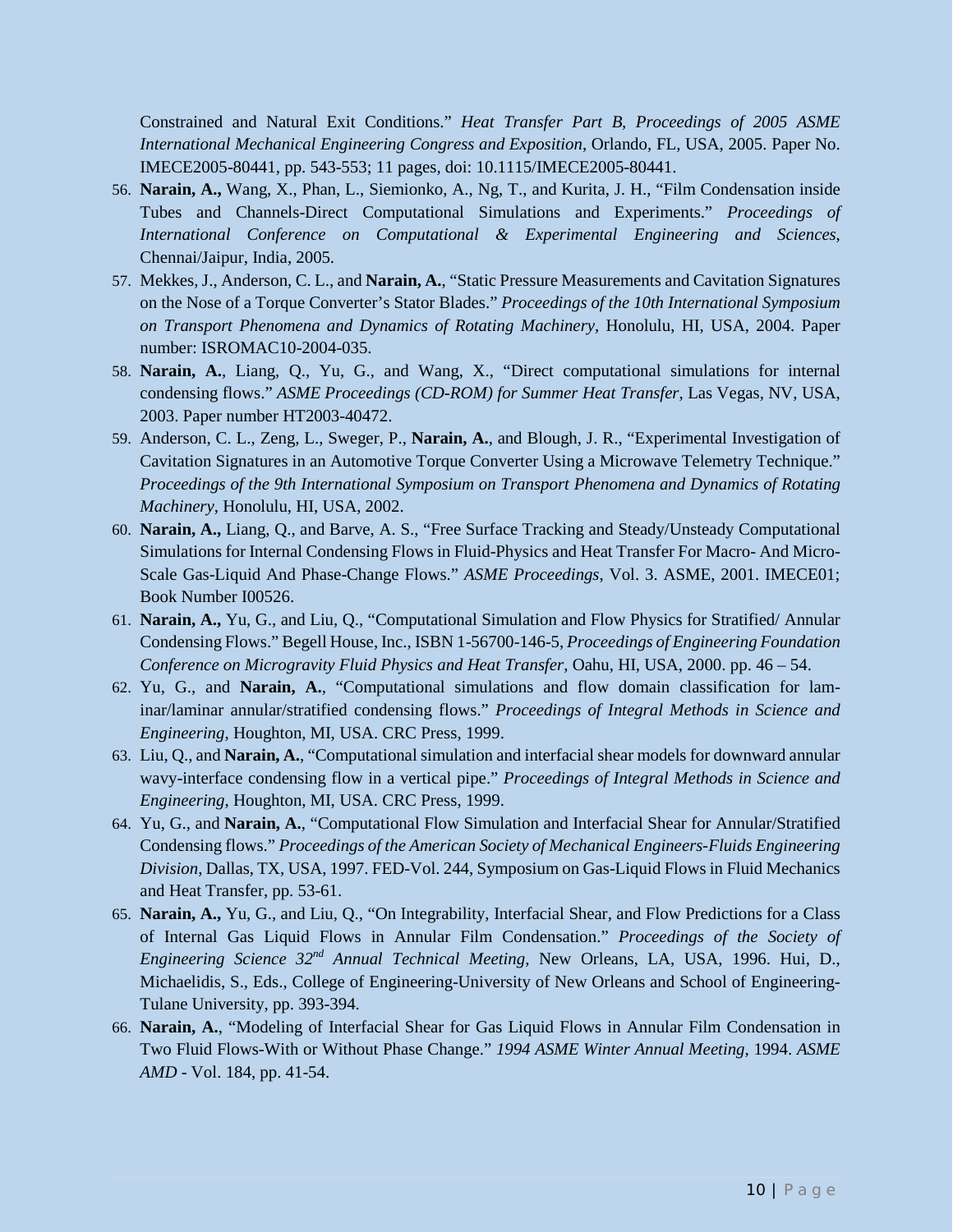- 67. **Narain, A.**, "Modeling of Interfacial shear and Heat Transfer Predictions for Internal Flows with Film Condensation in Fundamentals of Phase Change-Boiling and Condensation." *1994 ASME Winter Annual Meeting*, 1994. *ASME HTD* - Vol. 273, pp. 29-40.
- 68. **Narain, A.**, "Interfacial Shear Modeling and Heat Transfer Predictions for Internal Flows with Film Condensation, Proceedings of Engineering Foundation Conference on Condensation and Condenser Design." *Engineering Foundation Conference*, St. Augustine, Florida, 1993. Publisher: United Engineering Trustees, ISBN No. 0-7918-0693-6, pp. 105 - 121.
- 69. **Narain, A.**, "Interfacial Shear Modeling and Flow Predictions for Internal Film Condensation Flows, in Fluid Mechanics Phenomena in Microgravity." *AMD*-Vol. 154 and *FED*- Vol. 142, 1992. pp. 23-39.
- 70. **Narain, A.**, "Condensing vapor flows and the case of flow between parallel plates," in Recent Advances in Mechanics of Structured Continua." *ASME-AMD* - Vol. 117, 1991. pp. 47-53.
- 71. **Narain, A.**, and Kamath, R., "Internal flows of vapor undergoing film condensation," Proceedings of the *Twenty-Second Midwestern Mechanics Conference*, Rolla, Missouri, 1991. Developments in Mechanics*,* University of Missouri-Rolla, Vol.16, Edited by R.C. Batra and B.F. Armaly, pp. 411-412.
- 72. **Narain, A.**, "Flow of vapor undergoing laminar film condensation between parallel plates" *in Proceedings of CSME Mechanical Engineering Forum 1990*, University of Toronto, Toronto, Canada. Vol. 1, 1990, pp. 379-389.
- 73. **Narain, A.**, "Impulse Dynamics of Viscoelastic Fluids and Some Solutions by Integral Transforms." *Integral Methods in Science and Engineering*, Arlington, Texas, 1986. In: *Integral Methods in Science and Engineering*, Payne FR, Corduneanu CC, Haji-Sheikh A, Tseng Huang (Editors), Hemisphere Publishers, pp. 114-129.
- 74. **Narain, A.**, "Interfacial Shear Modeling and Flow Predictions for Internal Flows of Pure Vapor Experiencing Film Condensation." *Institute for Mathematics and its Applications*, University of Minnesota, Minneapolis, MN, USA, 1993. IMA Preprint Series #1103, pp 1-60.
- 75. **Narain, A.**, "Interfacial Shear Modeling and Flow Predictions for Internal Flows of Pure Vapor Experiencing Film Condensation." *Institute for Mathematics and its Applications*, University of Minnesota, Minneapolis, MN, USA, 1993. IMA Preprint Series #1103, pp 1-60.
- 76. **Narain, A.**, "Pressure driven flow of pure vapor undergoing film condensation between parallel plates." *Institute for Mathematics and its Applications*, University of Minnesota, Minneapolis, MN, USA, 1989. IMA Preprint #542. Also submitted as technical report to NASA - Lewis on the grant NAG 3-711. Times Cited: 1
- 77. **Narain, A.**, and Kizilyalli, A., "The flow of pure vapor undergoing film condensation between parallel plates." *Institute for Mathematics and its Applications*, University of Minnesota, Minneapolis, MN, USA, 1989. IMA Preprint #502.
- 78. **Narain, A.**, and Joseph, D.D., "Note on the Balance of Energy at a phase-change interface." *Institute for Mathematics and its Applications*, University of Minnesota, Minneapolis, MN, USA, 1989. IMA Preprint #518.
- 79. **Narain, A.**, "On K-BKZ and Other Viscoelastic Models as Continuum Generalizations of the Classical Spring-Dashpot Models." University of Wisconsin, Madison, WI, USA,1985. MRC Report #2895.

## **Research Reports Submitted to Federal Agencies**

80. **Narain, A.**, "Prediction and Attainment Capability for Steady Internal Condensing Flows — An Integrated Experimental/Computational Approach." Final and several annual reports submitted on NSF Fastlane's report website for CTS-0086988, 2001–2005.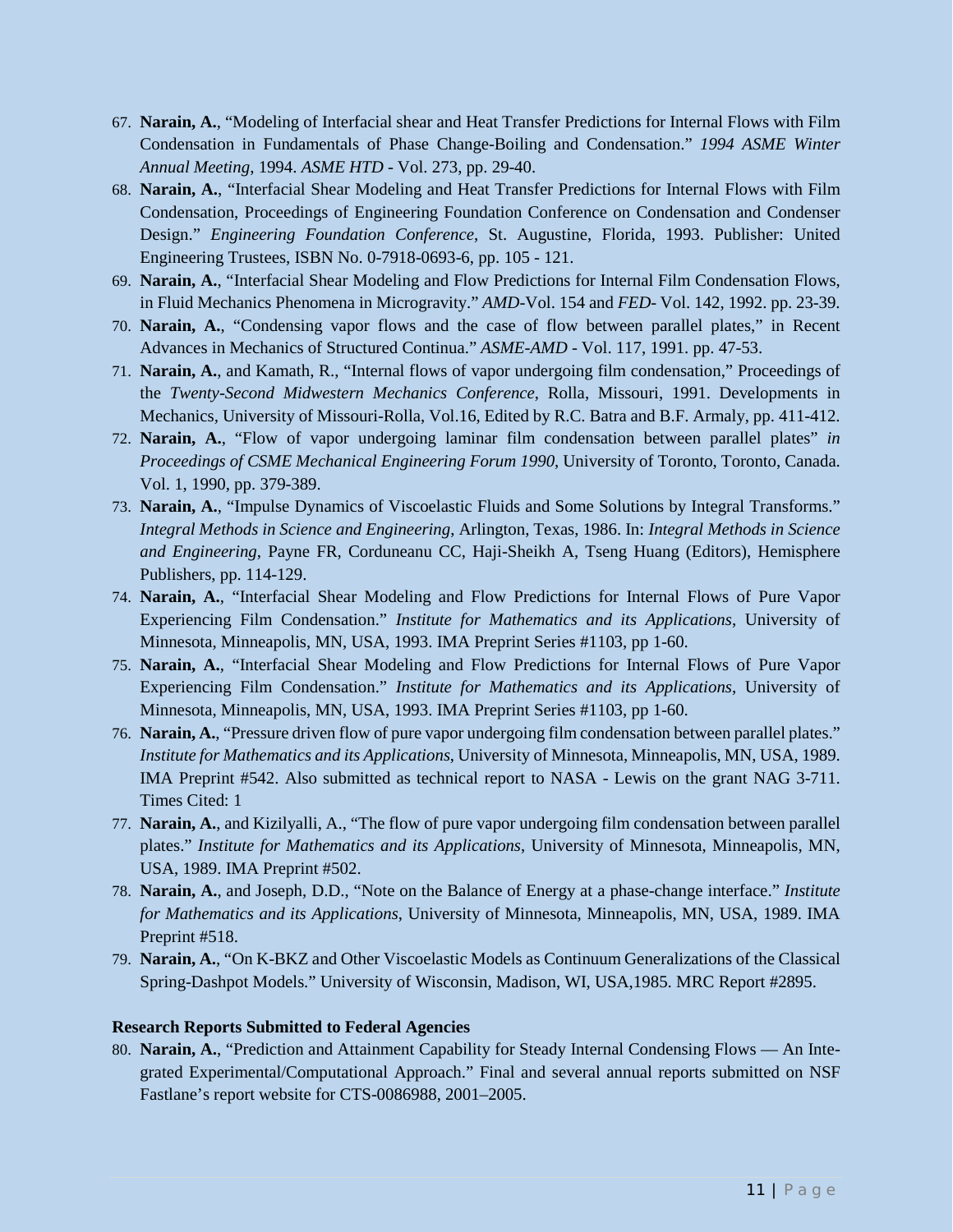- 81. **Narain, A.**, "Direct Computational Simulations and Experiments for Internal Condensing Flows' System-Instabilities/Dynamics in Micro-gravity and Terrestrial Environments." Final and several annual reports submitted on NASA Task book website for NASA Grant NNC04GB52G, 2004–2009.
- 82. **Narain, A.**, "Flow Prediction and Fluctuation-Sensitivity Investigations for Quasi-Steady Shear Driven Condensing Flows in Millimeter to Micrometer Two-Phase Systems." Annual report submitted on NSF Fastlane's report website for CBET-1033591 and, in 2013, on Research.Gov, 2010–2013.
- 83. **Narain, A.**, "Flow Prediction and Fluctuation-Sensitivity Investigations for Quasi-Steady Shear Driven Condensing Flows in Millimeter to Micrometer Two-Phase Systems." Annual report submitted on NSF Fastlane's report website for CBET-1033591 and, in September 2014, on Research, 2013–2014.
- 84. **Narain, A.**, "Fundamental Investigations for Very High Heat-Flux Innovative Operations of Millimeter Scale Flow Boilers for CBET-1402702." Annual report submitted on Research.gov website, June 2014–May 2015.
- 85. **Narain, A.**, "Fundamental Investigations for Very High Heat-Flux Innovative Operations of Millimeter Scale Flow Boilers for CBET-1402702." Annual report submitted on Research.gov website, June 2015–May 2016.

## **EDITED BOOKS/VOLUMES/BOOK CHAPTERS**

- 1. **Narain, A.,** Ranga Prasad, H., and Koca, A., "Internal Annular Flow-boiling and Flow-condensation: Context, Results, and Recommendations." *Handbook of Thermal Science and Engineering. Francis A. Kulacki. Springer*. Invited. Draft August 31, 2016 submission being revised for final submission on Oct 31, 2016.
- 2. **Narain, A.**, Liang, Q., Yu, G., and Wang, X., "Fluid-Physics and Heat Transfer for Macro- and Micro-Scale Gas-Liquid and Phase-Change Flows." *ASME Bound Volume Proceedings for IMECE01*. ASME Publications, New York, NY, USA, 2001. Book Number: I00526, HTD-Vol. 369-3, Vol. 3.
- 3. **Narain, A.**, "Gas Liquid Flows in Fluid Mechanics and Heat Transfer." *Proceedings of the ASME Fluids Engineering Division*. ASME Publications, New York, NY, USA, 1997. ISBN No. 0-7918- 1838-1, FED -Vol. 244.
- 4. **Narain, A.,** Siginer, D.A., and Kelkar, K.M., "Two Fluid Flows With or Without Phase Change." *ASME Winter Annual Meeting (International Mechanical Engineering Congress and Exposition) Bound Volume Proceedings*. ASME Publications, New York, NY, USA, 1994. ISBN No. 0-7918-1405- X*,* ASME-AMD Vol. 184

# **STUDENT ADVISING**

# *NOTABLE MENTORING OUTCOMES*

- R. R. Naik: Won MTU's Graduate School *Finishing Fellowship* in May 2014; Won MTU's GSG 2014 Exceptional Student Scholar Award; Won Best Paper Award for *COMSOL Conference* 2013, Boston, MA, USA; and Won MTU Outstanding TA Award, 2011.
- M. Kivisalu: Won MTU's Graduate School *Finishing Fellowship* in Nov. 2012.
- Guang Yu, Q. Liu, Q. Liang, L. Phan, and S. Kulkarni all won MEEM's prestigious Winnikow Fellowship awards.
- Minority undergraduate student researcher Charles Ferreira was mentored through MICUP program.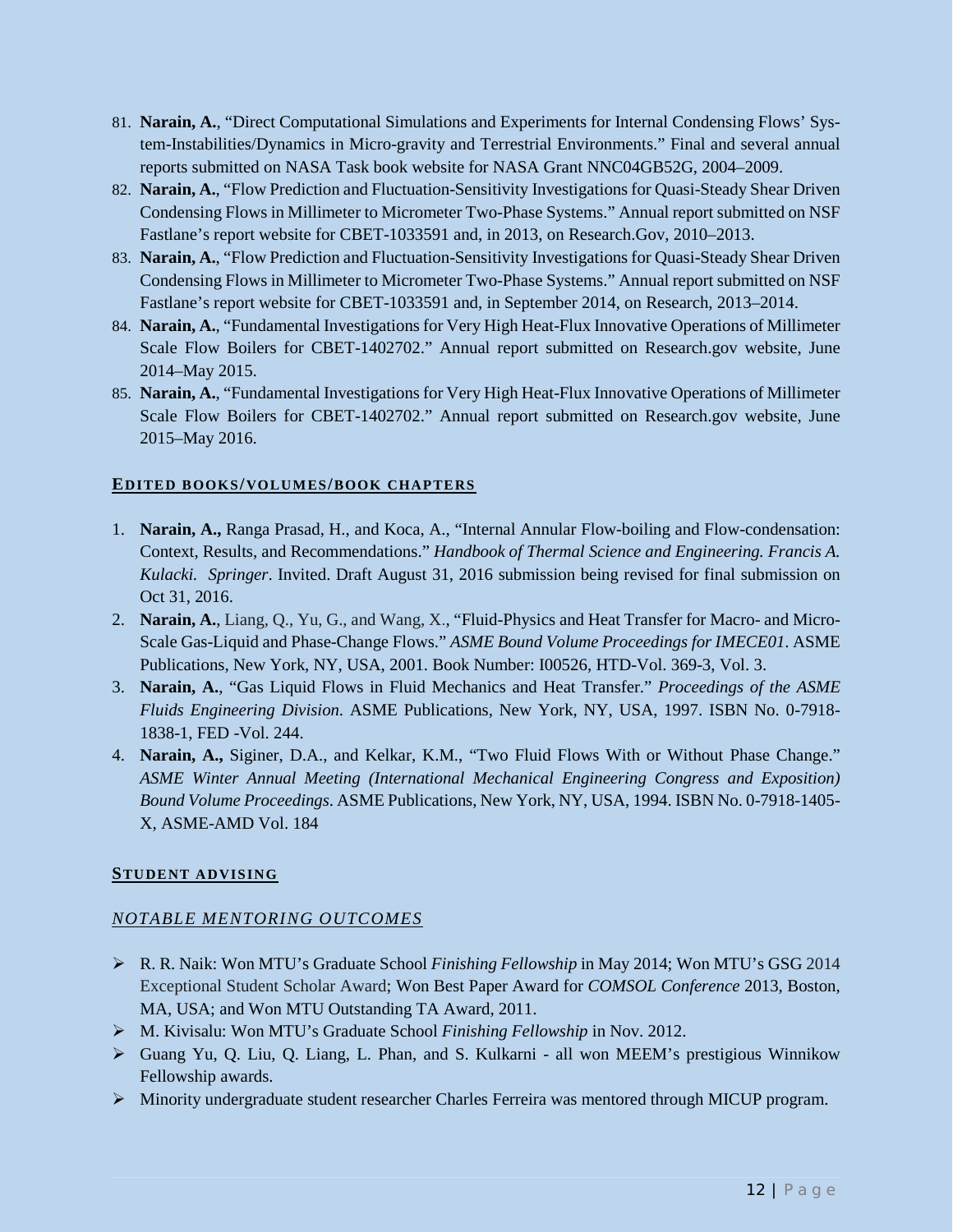## *GRADUATE STUDENTS*

#### **Ph.D. Students**

## **12 graduated students (principal advisor for 10 students and co-principal advisor for 2):**

- Ranjeeth R. Naik from MTU. "Development of Unsteady Two-dimensional Computational Simulation Tools for Annular Internal Condensing Flows – and their Use for Results on Heat-transfer rates, Flow physics, Flow stability, and Flow sensitivity." (2015)
- Michael T. Kivisalu from MTU. "Experimental Investigations of Certain Internal Condensing and Boiling Flows: Their Sensitivity to Pressure Pulsations and Heat Transfer Enhancements." (2015)
- $\triangleright$  Soumya Mitra from MTU. "Development of one-dimensional and two-dimensional computational tools to simulate steady internal condensing flows in terrestrial and zero-gravity environments." (2012)
- Jorge H. Kurita from MTU. "Experimental results on gravity driven fully condensing flows in vertical tubes, their agreement with theory, and their differences with shear driven flows' boundary-condition sensitivities." (2011)
- Shantanu Kulkarni from MTU. "Computational Study of Internal and External Condensing Flows and Experimental Synthesis to Investigate their Attainability and Stability in Ground-Based and Space-Based Environments." (2010)
- Lucas Phan from MTU. "Flow Simulations, Code Developments and Comparisons with Experiments for Internal/External Condensing Flows." (2007)
- Tian W. Ng from MTU. "Development and Calibration of a Fluorescence and Fiber-Optics Based Real-Time Thickness Sensor for Dynamic Liquid Films." (2006)
- Anna Siemionko, Ph.D. from MTU, ChemE (with Nam Kim as Advisor). "Design, Fabrication, and Operation of a System to Control FC-72 Condensation inside a Vertical Tube." (2006)
- Q. Liang, Ph. D. from MTU. "Unsteady Computational Simulations and Code Development for a Study of Internal Film Condensation Flows Stability, Noise-sensitivity, and Waviness," (2003)
- G. Yu, Ph. D. from MTU. "Development of a CFD Code for Computational Simulations and Flow Physics of Annular/Stratified Film Condensation Flows." (1999)
- $\triangleright$  Q. Liu, Ph. D. from MTU. "Computational Simulation and Interfacial Shear Models for Wavy Interface Annular Downward Flows in Vertical Pipes: Turbulent Vapor/Laminar Condensate Situations." (1999)
- Q. Lu, Ph. D. from MTU (with N. V. Suryanarayana). "An Experimental Investigation of Heat Transfer with Condensation in a Horizontal Rectangular Duct." (1992)

## **Current Ph.D. students:**

- Patcharapol Gorgitrattanagul, Ph. D. from MTU. "Experimental Investigations of Steady and Pulsatile Annular Flow Boiling of FC-72 in Millimeter-scale Horizontal Duct of Rectangular Cross-section. Ph. D. Thesis." (expected Spring 2017).
- $\triangleright$  Soroush Sepahyar, Ph. D. from MTU. "Experimental Investigations of Steady and Pulsatile Annular Flow Boiling of Water in Millimeter-scale Horizontal Duct of Rectangular Cross-section. Ph. D. Thesis." (expected Spring 2018).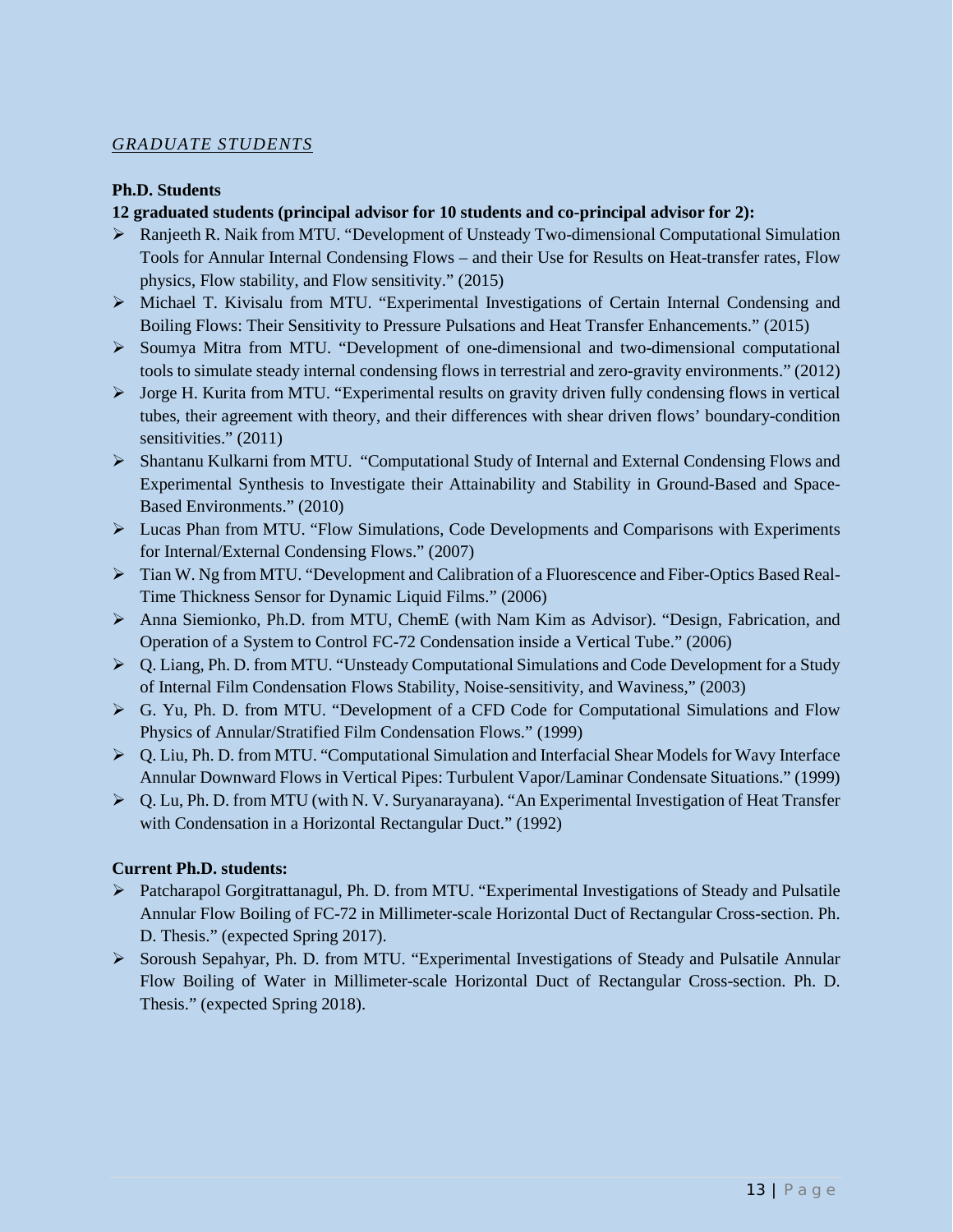# **M. S. Students**

## **29 graduated students (principal advisor for 25 students and co-principal advisor for 4)**

- Sharayu Bhasme, MSME from MTU. "Development of and Simulation Results from: a CFD code for Steady Annular (Suppressed Nucleation) Flow Boiling." (Summer 2016).
- Timothy Frasier, MSME from MTU. "Non-pulsatile shear driven annular flow boiling investigations." (Fall 2015)
- Siddhartha Ravikumar, MSME from MTU. "Elementary Assessment and Simulations Based Proposals for New Heat Transfer Correlation and Flow Regime Maps for Annular/Stratified Regime of Shear Driven Internal Condensing Flows." (Fall 2015)
- Nikhil Shankar, MSME from MTU. "An assessment of flow regime maps and numerical simulations assisted heat-transfer correlation for the annular/stratified regime of shear driven internal condensing flows." (Summer 2014)
- Andrew F. Rice, MSME from MTU. "Assessments and Computational Simulations for a Time-Varying Pulsatile Gas Flow Measurement Technique." (Fall 2013)
- $\triangleright$  Patcharapol Gorgitrattanagul, MSME from MTU. "The length of the Annular Regime for Condensing Flows inside a Horizontal Channel – The Experimental Determination of Its Values and its Trends." (Fall 2012)
- Nikhil Ajotikar, MSME from MTU. "Obtaining Time-Varying Flow-Rates for Pulsatile Gas Flows with Assistance from Dynamic Pressure-Difference and Mean Mass Flow-Rate Measurements." (Fall 2012)
- Rohan Gumaste, MSME from MTU. "Computational Simulations of Latent Heat Energy Storage Systems – With First-Principles Based Simulations for the Melting Processes Within the System." (Fall 2012)
- Sunil Khilnani, MSME (Report) from MTU. "Differences in Behavior between Metallic and Non-Metallic Vapors for Internal Condensing Flows." (Fall 2010)
- Akshay Tonape, MSME (Report) from MTU. "A Simple 1-D Model for Gravity Dominated 1-D Flows." (Fall 2010)
- Zhipeng Qin, MSME (Report) from MTU. "A Three-dimensional Heat Conduction Simulation Model for Assistance in the Use of a Heat-Flux Meter." (Summer 2010)
- Sandeep S. Sikarwar, MSME from MTU. "Recalibration and Modification of a Real Time Optical Fiber and Fluorescence based Liquid Film Thickness Sensor." (2008)
- Jorge H. Kurita, MSME from MTU. "Experimental Investigation of Fully Condensing Downward Vapor Flows in a Vertical Tube - Unspecified (Free) Exit Condition Cases." (Mar 2007)
- Jordan Bilyeu, MSME from MTU. "Flow Simulations for Optimized Performance of Displacement Pumps Manufactured By Engineered Machined Products." (Aug 2006)
- Hector O. Degadillo Rocha, MSME from MTU. "Measurement and Modeling of Film Thickness Variations for Annular In-Tube Flows Through Design and Development of a Flow-Loop Test Apparatus." (Sep 2006)
- Chichester, MSME from MTU. "Heat-Exchanger Performance and External Water (Coolant) Flow for a Heat-Exchanger at the Hull of a Ship." (Nov 2005)
- X. Wang, MSME from MTU. "Direct Computational Simulations of Internal Condensing Flows and Effects of Gravity, Shear, and Surface Tension on Interfacial Waves and Heat Transfer Rates." (Apr 2004)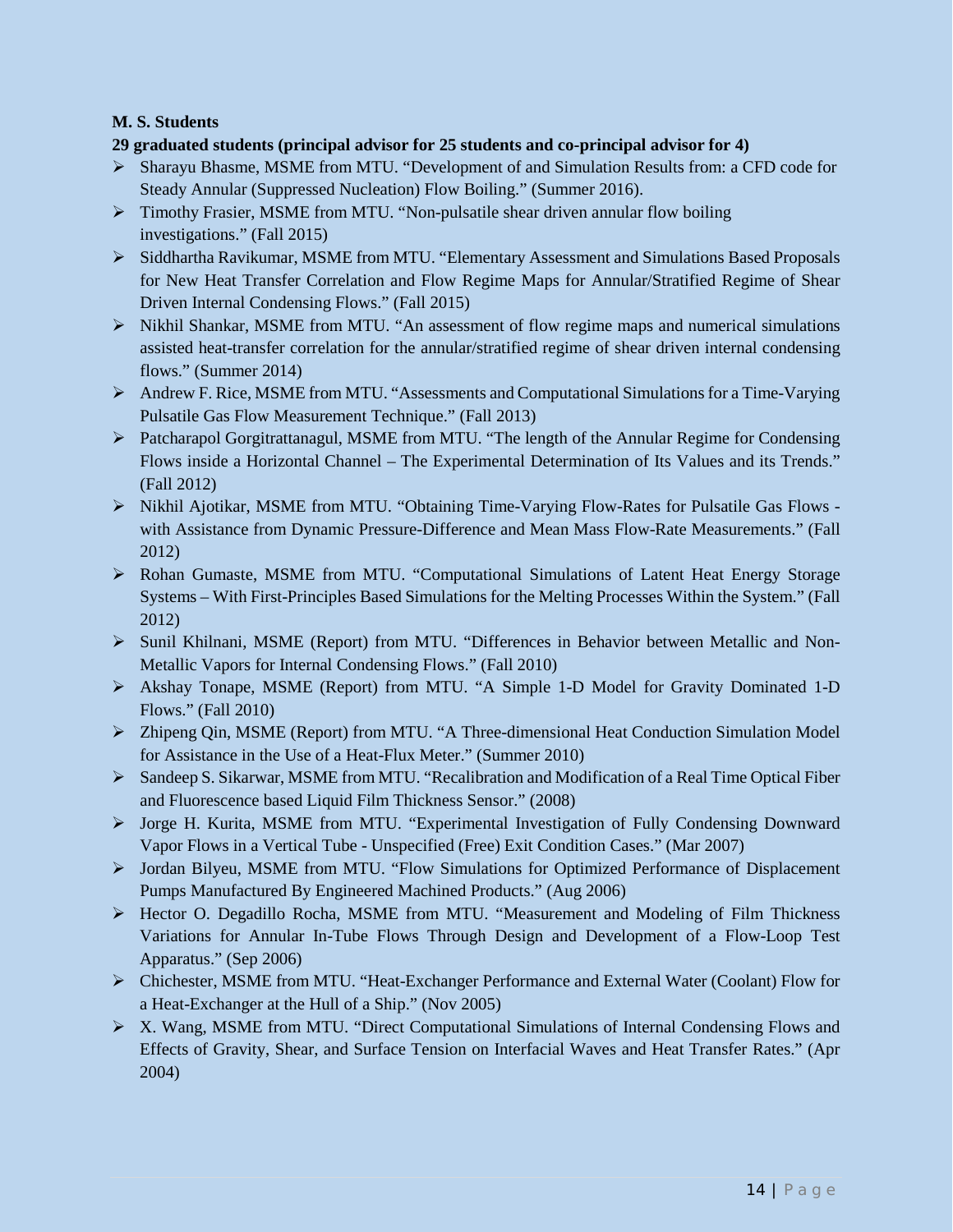- J. T. Mekkes, MSME from MTU, 2003 (with C. L. Anderson). "Static Pressure Measurements on the Nose of a Torque Converter Stator during Cavitation." (2003)
- S. Barve, MSME from MTU. "A Comparative Study of Internal Condensing Flows in Converging and Parallel Channels." (2002)
- L. Zeng, MSME from MTU (with C. L. Anderson). "Experimental Investigation of Cavitation Signatures in an Automotive Transmission Torque Converter." (2000)
- T. A. Cross, MSME from MTU (with C. L. Anderson). "Cavitation Signatures in an Automotive Torque Converter." (1998)
- R. M. Kamath, MSME from MTU. "Internal Flows of Vapor Undergoing Film Condensation." (1991)
- Y. Kizilyalli, MSME from MTU. "Computations (Integral Formulation) for the Flow of Pure Vapor Undergoing Condensation between Parallel Plates." (1989)
- K. Lee, MSME from MTU. "A Computational Study of Film Condensation over a Horizontal Plate." (1988)
- Christodoulou, MSME from MTU (with N. V. Suryanarayana). "Condensation in a Horizontal Rectangular Duct – An Experimental Study." (1987)

## **Current MS students**

- > Hrishikesh Prasad Ranga Prasad.
- $\triangleright$  Nikhil Shinde
- > Amit Dev Vojini

## **Special-topics or Courses-only MS students**

- Prathamesh Jadhav, 1cr, MEEM 5990, Special Topics, Summer 2015
- Chirag Bangera, 3 cr, MEEM 5990, Special Topics, Spring 2016
- Kaustubh Kale, 1cr, MEEM 5990, Special Topics, Summer 2015
- Menghan Zhao, MEEM 5990, Special Topics, Spring 2013
- > Jun Zheng, MEEM 5990, Special Topics, Spring 2012
- Sushant More, MEEM 5990, Special Topics, Summer 2011
- Ranjeeth Naik, courses only, Fall 2010

## *UNDERGRADUATE STUDENTS (>26)*

- ME-EM senior (2016-2017) Stuart M. Liburd Jr. on NSF grant
- $\triangleright$  ME-EM senior (2015-2016) Tristan Slabaugh on NSF grant
- ME-EM sophomore (2015-2016) Nicholas Silvestri on NSF grant
- ME-EM senior (2015-2016) Michael Kostic (GPA 4.0) on NSF grant and Senior Design Project (MMEM 4901 and 4911).
- ME-EM senior (2015-2016) Jonah Kimmes on NSF grant and Senior Design Project (MMEM 4901 and 4911).
- ME-EM senior (2015-2016) Taylor Hoensheid on their Senior Design Project (MMEM 4901 and 4911) and 1 cr Special Topics.
- ME-EM senior (2015-2016) Cory Jokela on Senior Design Project (MMEM 4901 and 4911).
- ME-EM senior (2015-2016) Jessica Liubakka on Senior Design Project (MMEM 4901 and 4911).
- ME-EM senior (2015-2016) John Ware on Senior Design Project (MMEM 4901 and 4911).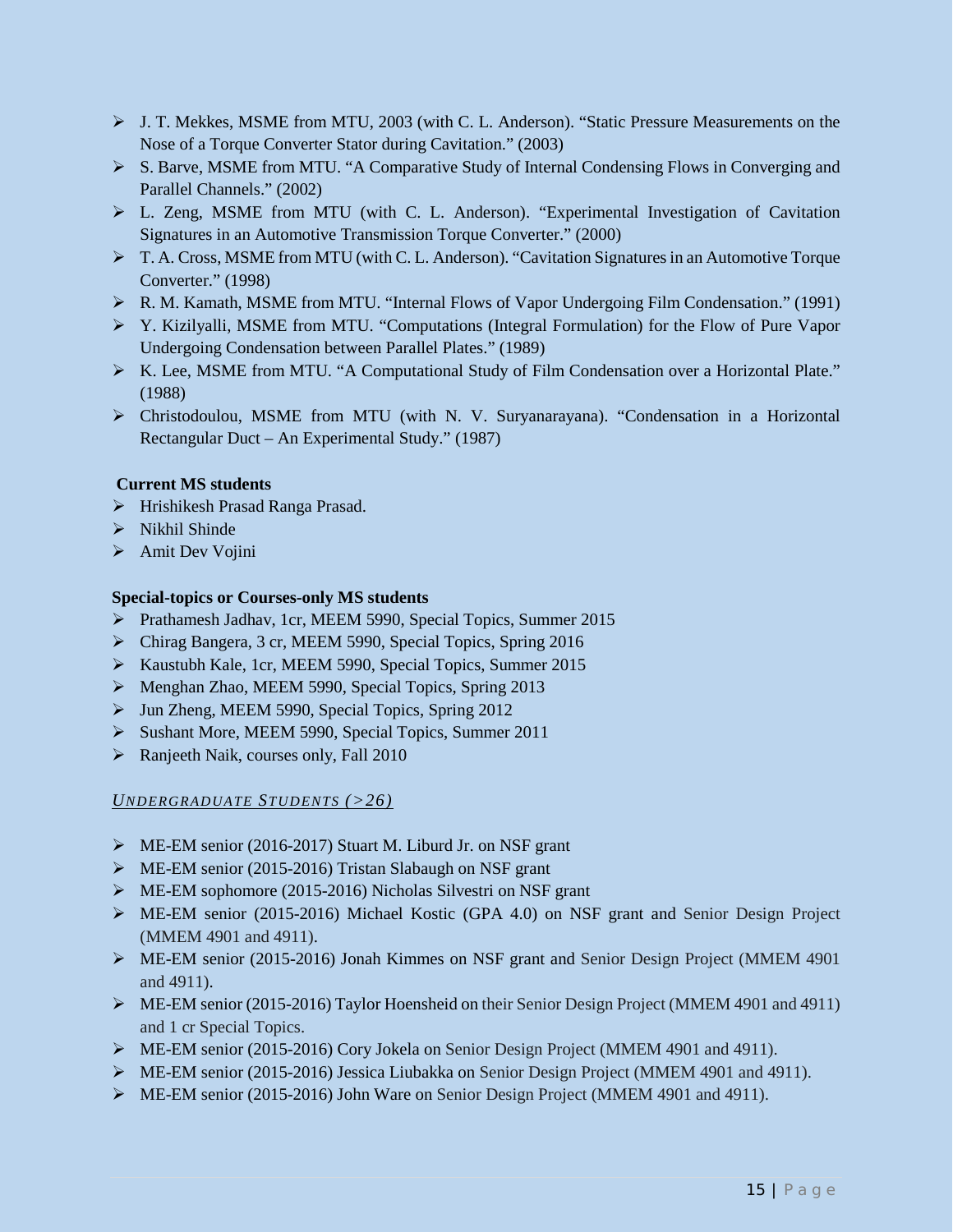- $\triangleright$  ME-EM senior (2013-2014) Tim Frasier (GPA 3.4) on NSF REU and NSF grant.
- ME-EM senior (2012) Daniel Leppek (GPA 3.6) on NSF REU grant.
- ME-EM senior (2010-2011) Andrew F. Rice (GPA 3.7) on NSF REU grant.
- Charles Ferreira, MICUP program, summer of 2009.
- ME-EM senior Michael Kivisalu (GPA 3.7) over summer '06 and fall '06 as an undergraduate researcher on NASA grant.
- $\triangleright$  Three seniors: Alan Chichester (GPA 3.7) and Lucas Phan (GPA 3.85) over spring '03 and Jordan Bilyeau over fall '04.
- $\triangleright$  ME-EM seniors Justin Keske (GPA 3.8) and James Whitmarsh (GPA 3.6) over the summer of 2003. Supported through NSF's REU grant.
- ME-EM seniors Ted Hanes (GPA 3.88) and Vince F. Jones (GPA 3.9) over the summer of 2002. Supported through NSF's REU grant.
- Sponsored and advised Matthew Himes, Matt McQueen, Jason Skiera, Nick Verhagen, and S. Daiyouga over Spring 04 and Fall 04 on a senior design project related to research.
- Advised undergraduates Rodney Worthing, Celeste Mazur, Brian Kleinfeld, etc. on individualized undergraduate projects, 1995-1998.

## *VISITING FACULTY/POSTDOCS*

- Prof. Balaram Kundu, Visiting Professor, Jadavpur University, Kolkata (1 week, March, 2016)
- Dr. Aliihsan Koca, Visiting Post-doc, Scholar, TUBITAK, Turkey (May 2016 June 2017)
- Prof. Dr. Zhe Zhang, Department of Refrigeration and Cryogenics Engineering, Tianjin University of Commerce, Tianjin, China (March - August 2013)

## **INVENTIONS**

- Kivisalu, M. T., Gorgitrattanagul, P., and **Narain, A**., 2014. "Methods and Results for High Heat-Flux Flow Realizations in Innovative Operations of Milli-Meter Scale Condensers and Boilers." Principlesdescriptions same as in *International Journal of Heat and Mass Transfer.* 2014, **75**, pp. 381-398.
- Ajotikar, N., Kivisalu, M., Rice, A., and **Narain, A.**, 2012. "Obtaining Time-Varying Pulsatile Gas Flow-Rates with the Help of Dynamic Pressure-Difference and Other Measurements for an Orifice-Plate Meter."2012. Invention Reported to NASA. Principles-descriptions as in *Journal of Fluids Engineering*. 2013,**135**(4), p.041101.
- Ng, T. W., **Narain, A.,** and Kivisalu, M., 2010. "Fluorescence and Fiber-Optics Based Real-Time Thickness Sensor for Dynamic Liquid Films." Principles-descriptions as in *ASME Journal of Heat Transfer.* 2010, **132**(3), pp. 1-12.

## **EDITORIAL BOARD ACTIVITIES**

- Associate Editor, ASME *Journal of Heat Transfer*, 2015-2018.
- Member, Editorial Board of Open Access *Journal of Conference Papers in Engineering*, Hindawi Publishing Corporation, 2013-2015.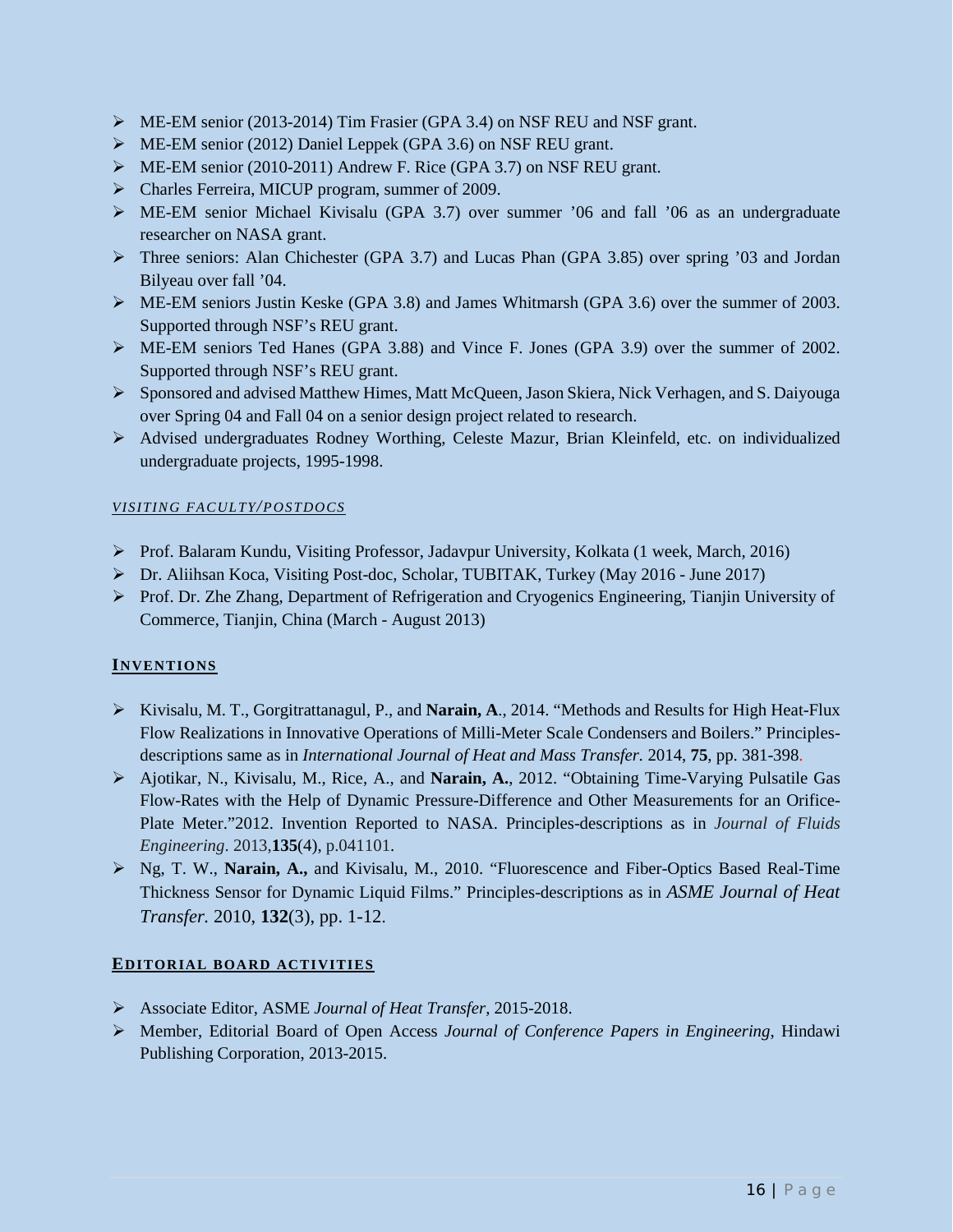# **ORAL PRESENTATIONS AT CONFERENCES/WORKSHOPS/INSTITUTIONAL - WITH PUBLISHED ABSTRACTS**

# **Keynote Presentations**

- $\triangleright$  Keynote Presentation at "International Conference on Advances in Mechanical Engineering ICAME 2016," May 10-13, 2016, Istanbul, Turkey
- $\triangleright$  Keynote Presentation at "Energy Technologies Conference," December 22-24, 2014, Istanbul, Turkey
- Keynote Presentation at US-India Short-term Course, "Advanced Energy and Thermal Systems," (sponsored by NSF and IIT-Delhi), January 2-7, 2014, DCRUST, Murthal, Sonepat-131039, Haryana, India
- $\triangleright$  Invited (by ASME HTD Executive Committee) Presentation at ASME International Mechanical Engineering Congress and Exposition 2014, November 14-21, 2014, Montreal, Canada
- Keynote Presentation at *International Transport Phenomena VI: Fluid, Thermal, Biological, Materials and Space Sciences*, 2009, Volterra, Italy

# **Professional-level and Invited International Short-Courses Taught**

 GIAN [161004G05](http://www.gian.iitkgp.ac.in/files/brochures/BR1466143050GIAN_Course_Brochure_Dr__P_S__Ghoshdastidar.pdf) [: BOILING AND CONDENSATION: THEORY AND APPLICATIONS](http://www.gian.iitkgp.ac.in/files/brochures/BR1466143050GIAN_Course_Brochure_Dr__P_S__Ghoshdastidar.pdf) Institute Name : Indian Institute of Technology, Kanpur Foreign Faculty : Amitabh Narain, Professor, United States of America Host Faculty : Dr. P. S. Ghoshdastidar Duration : September 6, 2016 to September 15, 2016

#### **Invited and/or Funded Presentations**

- Invited Visit and Seminar, Department of Mechanical Engineering, Sept. 16, 2016, *Indian Institute of Technology – Kharagpur, India*
- Invited Visit and Seminar, Department of Mechanical Engineering, Jan. 6, 2016, *Indian Institute of Technology – Kanpur, India*
- Invited Visit and Seminar, Department of Mechanical Engineering, Jan. 14-15, 2016, *Indian Institute of Technology – Guwahati, India*
- Invited Visit and Seminar, Department of Mechanical Engineering, Jan. 12-14, 2016, *Jadavpur University, Kolkata, India*
- Invited Industry Presentation and Seminar (with Vice-President Research and his team) at *Thermax India Limited*, Dec. 29, 2015, Pune, India
- Invited Presentation at *Fluid Physics, the American Society for Gravitational and Space Research Meeting*, Nov. 12, 2015, Westin Alexandria, Alexandria, VA. USA.
- Invited Visit and Seminar, Department of Mechanical Engineering, Nov. 28, 2013, *Indian Institute of Technology – Kanpur, India*
- Invited Visit and Seminar, Department of Mechanical Engineering, Dec. 3, 2013, *Indian Institute of Science – Bangalore, India*
- Invited Visit and Seminar, Department of Mechanical Engineering, Dec. 16, 2013, *Indian Institute of Technology – Patna, India*
- Invited Presentation at US-India "*Multi-Phase Workshop*" (sponsored by *NSF and IIT-Mumbai*), Dec. 26-27, 2013, Indian Institute of Technology – Bombay.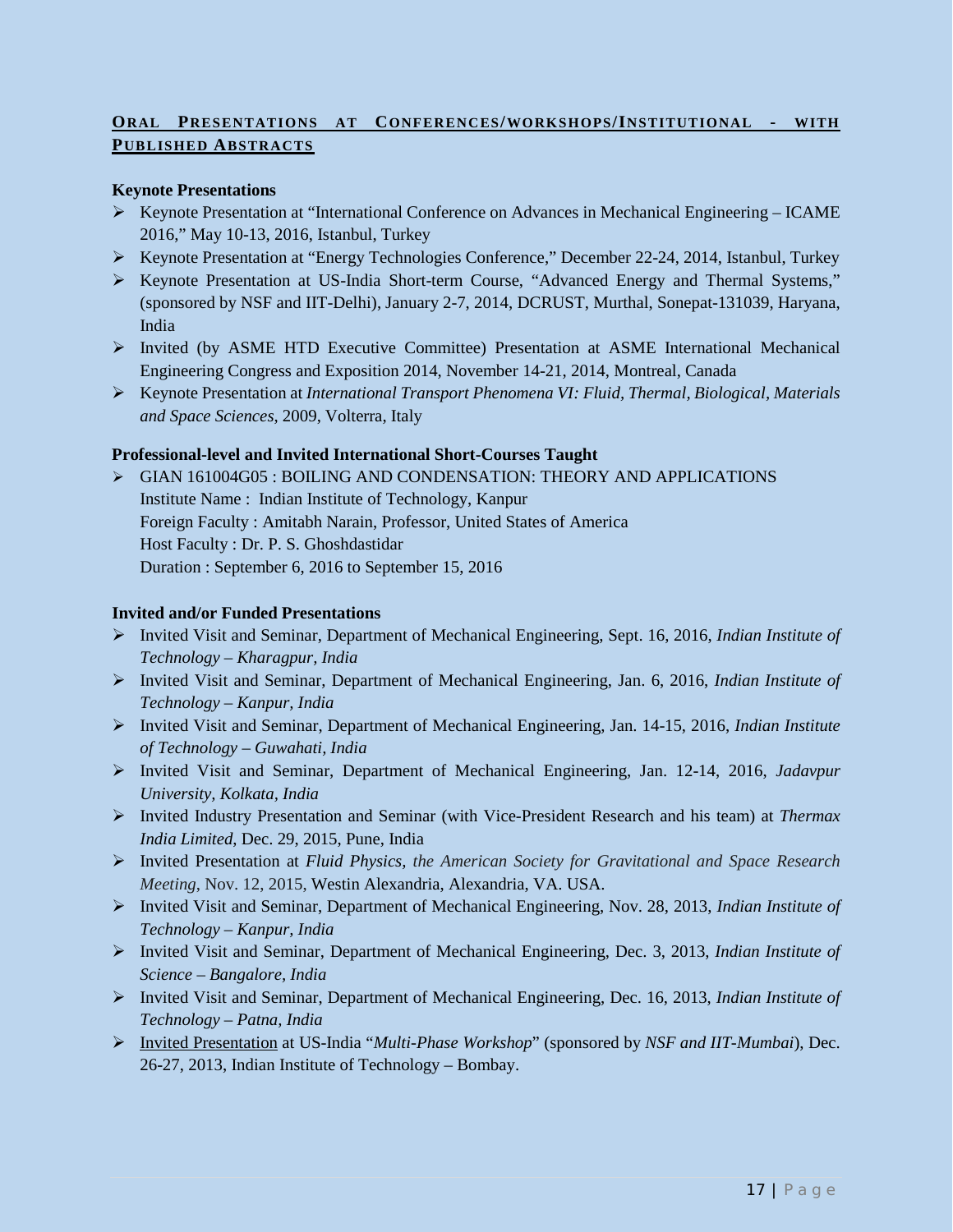- *Fluid Physics, the American Society for Gravitational and Space Research Meeting.*, Nov. 28- Dec. 2, 2012, Westin New Orleans Canal Place, New Orleans, LA. USA.
- *NSF 2012 CBET Grantee Conference*, Jun. 6-8, 2012, Baltimore Convention Center, Baltimore, MD, USA.
- *IMECE 2009-13385, ASME International Mechanical Engineering Congress and Exposition, Symposium on Gas Liquid and Phase-Change Flows at Macro- and Micro Scales*, Nov. 13-19, 2009, Orlando, FL, USA.
- *MNHMT 2009-18507, ASME 2nd Micro/Nanoscale Heat & Mass Transfer International Conference,* Dec. 18-22, 2009, Shanghai, China.
- *Symposium on Complex Fluid Flows.* Technical Lecture. NSF Sponsored. University of Minnesota, May 2-3, 2009, Minneapolis, MN, USA.
- *Conference: International Transport Phenomena VI: Fluid, Thermal, Biological, Materials and Space Sciences*, Oct. 4-9, 2009, Volterra, Italy.
- *65th Annual Meeting of the APS Division of Fluid Dynamics*, Nov. 18-20, 2012, San Diego, CA, USA.
- *NASA-GRC Fluid Physics Group Seminar Series*, Jul. 25, 2011.
- *Gravitational Effects on Liquid-Vapour Phase Change (Eurotherm Seminar Number 92),* Apr. 17-21, 2011, Presqu'île de Giens, Paris, France.
- *Symposium on Multi-Component and Multiphase Fluid Dynamics*. 14th U.S. National Congress of Theoretical and Applied Mechanics, Jun. 23–28, 2002, Blacksburg, VA, USA.
- *Microgravity Transport Processes in Fluid, Thermal, Biological and Materials Sciences II, Banff.*, Sep. 30-Oct 5, 2001, Alberta, Canada.
- *Microgravity Fluid Physics and Heat Transfer.* Engineering Foundation Conference., Sep 19-24, 1999, Oahu, HI, USA.
- *Workshop on Multi-component Multi-phase Fluid Dynamics.* NSF Sponsored. University of Pennsylvania, Mar. 12-13, 1999, PA, USA.
- *Heat Transfer I Session. Society of Engineering Science 32nd Annual Technical Meeting.*, Oct. 30, 1995, New Orleans, LA, USA.
- *Innovations in Multiphase Flow. An International Fluid Mechanics Symposium.*, Mar. 25-27, 1994, Minneapolis, MN, USA.
- *22nd Midwestern Mechanics Conference.* University of Missouri, Oct. 6-9, 1991, Rolla, MO, USA.
- *Condensation and Condenser Design. Engineering Foundation's International Conference.*, Mar. 7- 12, 1993, St. Augustine, FL, USA.

# **Contributed Presentations with Published Abstracts**

- Presentation of Paper No. ASME SHTC 2016-7464 at *ASME 2016 Summer Heat Transfer Conference*, Washington, DC.
- Presentation of Paper No. IMECE2014-38445 at *2014 ASME International Mechanical Engineering Congress and Exposition*, Montreal, Canada.
- Presentation of Paper No. IMECE2014-37319 at *2014 ASME International Mechanical Engineering Congress and Exposition*, Montreal, Canada.
- *22nd National and 11th International ISHMT-ASME Heat and Mass Transfer Conference*, HMTC1300183 (Session: Multi-phase Transport Processes/Phase-Change/Phase-Separation), Dec. 29, 2013, IIT Kharagpur, India.
- *COMSOL Conference*, Oct. 9-11, 2013, Boston.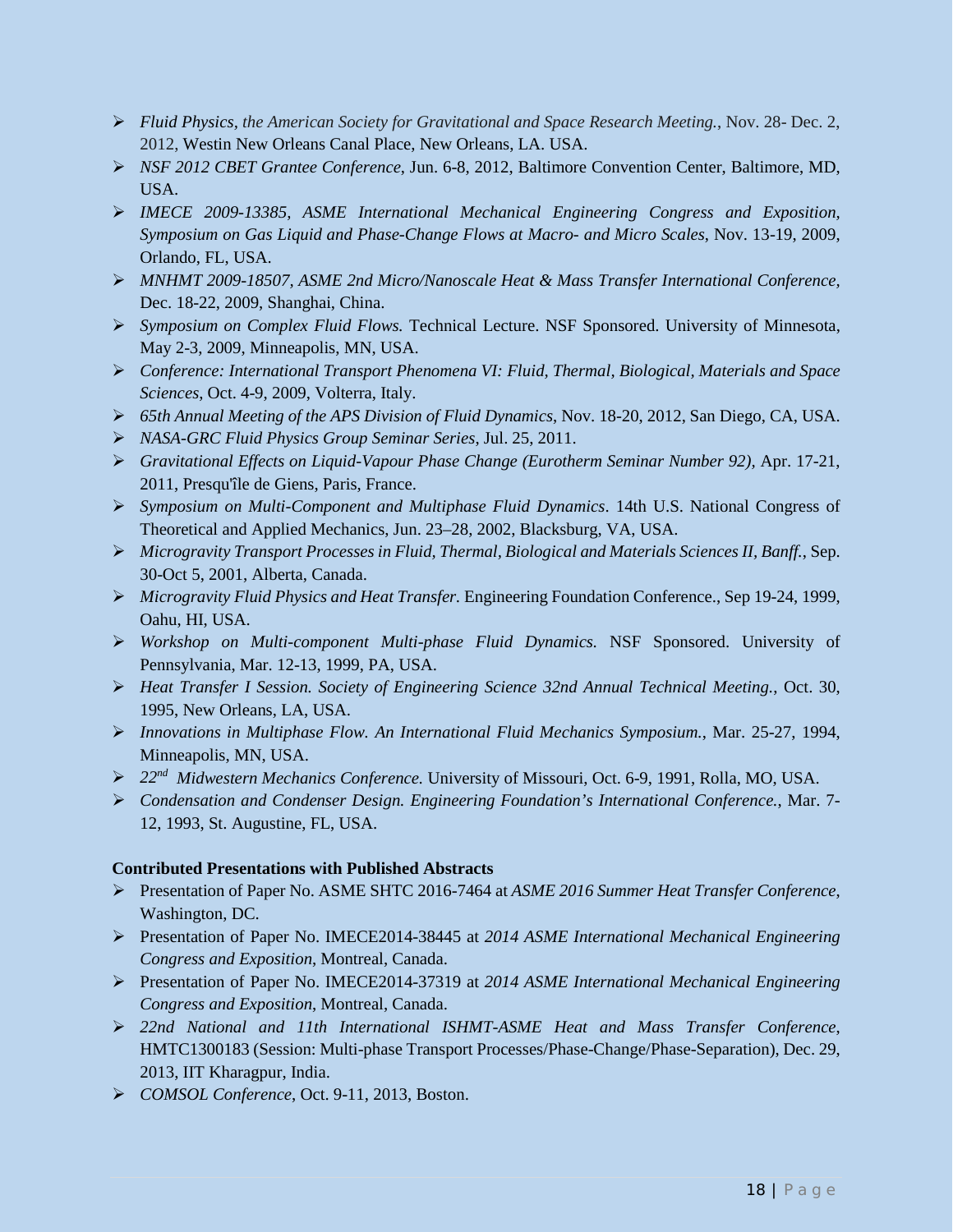- Presentation at *ASME Summer Heat Transfer Conference*, Jul. 14-19, 2013, Minneapolis, MN, Extended Abstract (HT 2013-17307)
- Presentation at *ASME Summer Heat Transfer Conference*, Jul. 14-19, 2013, Minneapolis, MN, Extended Abstract (HT 2013-17477)
- *65th Annual Meeting of the APS Division of Fluid Dynamics*, Nov. 18-20, 2012, San Diego, CA, USA. *(2012).* <http://meeting.aps.org/Meeting/DFD12/Event/179473>
- Heat Transfer Photo-gallery Session 7-30-1, *K-22 Heat Transfer Visualization Committee*, IMECE2012, Nov. 9-15, 2012, Houston, TX, USA
- *COMSOL Conference,* Boston, Oct. 7-9, 2010, MA, USA.
- *ASME Summer Heat Transfer Conference*, Jul. 21-23, 2012, Rio Grande, Puerto Rico, USA.
- *ASME International Mechanical Engineering Congress and Exposition,* Nov. 11-17, 2011, Denver, Colorado, USA.
- *Next Generation Sub-Orbital Researchers Conference.* Boulder, 2009, CO, USA. Times Cited: 1
- *62nd Annual Meeting of the APS Division of Fluid Dynamics, Volume 54, Number 19.*, Minneapolis, MN, USA. *(2009).* <http://meetings.aps.org/link/BAPS.2009.DFD.LL.5>
- *62nd Annual Meeting of the APS Division of Fluid Dynamics, Volume 54, Number 19.*, Minneapolis, MN, USA. *(2009).* <http://meetings.aps.org/link/BAPS.2009.DFD.HK.3>
- *62nd Annual Meeting of the APS Division of Fluid Dynamics, Volume 54, Number 19.*, Minneapolis, MN, USA. *(2009).* <http://meetings.aps.org/link/BAPS.2009.DFD.HK.4>
- *62nd Annual Meeting of the APS Division of Fluid Dynamics, Volume 54, Number 19.*, Minneapolis, MN, USA. *(2009).* <http://meetings.aps.org/link/BAPS.2009.DFD.HK.5>
- *ECI International Conference on Heat Transfer and Fluid Flow in Micro-scale*, Sep. 21-26, 2008, Whistler.
- *Interdisciplinary Transport Phenomena V: Fluid, Thermal, Biological, Materials and Space Sciences*., Oct. 14-19, 2007, Bansko, Bulgaria.
- *IMECE2007-41304: Symposium on Gas Liquid and Phase Change Flows, IMECE2007,* Nov. 11-16, 2007, Seattle, WA, USA.
- *IMECE2007-41306: Symposium on Gas Liquid and Phase Change Flows, IMECE2007*, Nov. 11-16, 2007, Seattle, WA, USA.
- *IMECE2007-4131*: *Symposium on Gas Liquid and Phase Change Flows, IMECE2007*, Nov. 11-16, 2007, Seattle, WA, USA.
- *8th National & 7th ISHMT-ASME Heat and Mass Transfer Conference*. IIT, Jan. 4-6, 2006, Guwahati, India.
- *Transport Phenomena in Microgravity and Space Sciences IV*. Engineering Conferences International, Aug. 7-12, 2005, Tomar, Portugal.
- *IMECE2005-80445: Symposium on Gas Liquid and Phase Change Flows,* Nov. 5-11, 2005, Orlando, FL, USA.
- *IMECE2005-80221: Symposium on Gas Liquid and Phase Change Flows*, Nov. 5-11, 2005, Orlando, FL, USA.
- *IMECE2005-80441: Symposium on Gas Liquid and Phase Change Flows*, Nov. 5-11, 2005, Orlando, FL, USA.
- *IMECE2005-83211: Symposium on Gas Liquid and Phase Change Flows*, Nov. 5-11, 2005, Orlando, FL, USA.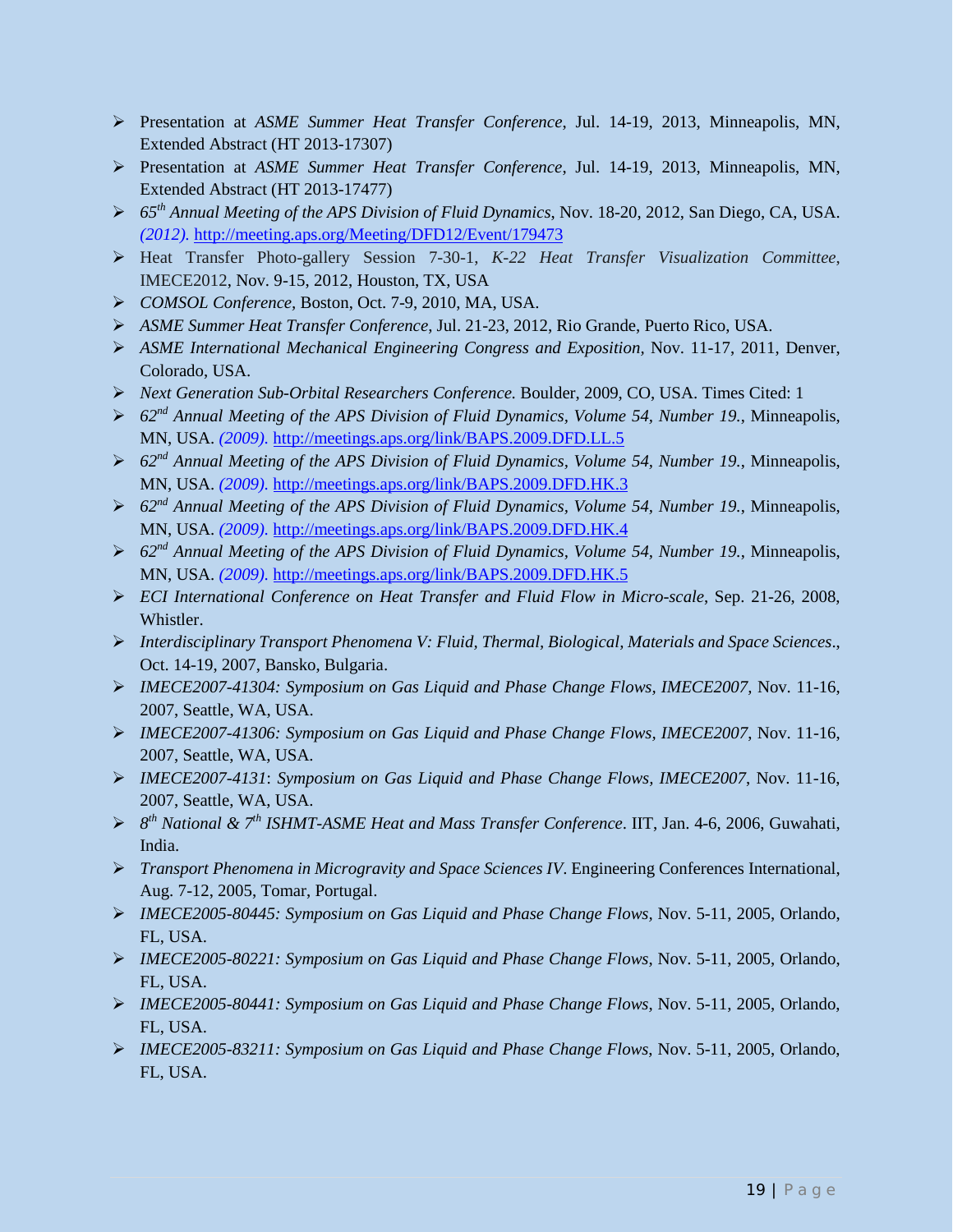- *International Conference on Computational & Experimental Engineering and Sciences*, Dec. 8-10, 2005, Jaipur, India.
- *Microgravity Transport Processes in Fluid, Thermal, Biological and Material Sciences III*, Engineering Conferences International, Sep. 14-19, 2003, Davos, Switzerland.
- *ASME Summer Heat Transfer* Conference, Jul. 21-23, 2003, Las Vegas, NV, USA.
- *Computational Simulations for Internal Condensing Flows. Heat Transfer Seminar Series*, Feb. 23, 2003, Purdue University, West Lafayette, IN, USA.
- *Free Surface Tracking and Steady/Unsteady Computational Simulations for Internal Condensing Flows. Symposium on Fluid-Physics and Heat Transfer For Macro- And Micro-Scale Gas-Liquid and Phase-Change Flows.* International Mechanical Engineering Congress and Exposition, Nov. 11-16, 2001, New-York, NY, USA.
- Yu, G., and Narain, A., *Computational Simulations and Classification of Flow Domains for Laminar/Laminar Annular/Stratified Condensing Flow*. *5th International Conference on Integral Methods in Science and Engineering*. Michigan Technological University, Aug. 10-13, 1998, Houghton, MI, USA.
- Lui, Q., and Narain, A., *Computational Simulation and Interfacial Shear for Annular Condensing Downward Flows in a Vertical Pipe for Turbulent Vapor and Laminar Condensate*. *5th International Conference on Integral Methods in Science and Engineering*. Michigan Technological University, Aug. 10-13,1998, Houghton, MI, USA.
- Narain, A., and Yu, G., *Symposium on Gas-Liquid Flows in Fluid Mechanics and Heat Transfer*, Nov. 16-21, 1997, Dallas, TX, USA.
- *Multiphase and Particle-Laden Flows. 48th Annual Meeting of American Physical Society/ Division of Fluid Dynamics*, Nov. 19-21, 1995, Irvine, CA, USA.
- *Two Fluid Flows-With or Without Phase Change. Symposium at 1994 ASME Winter Annual Meeting*, Nov. 6-11, 1994, Chicago, IL, USA.
- *Fundamentals of Phase Change —Boiling and Condensation. AIAA/ASME Thermophysics and Heat Transfer Conference*, Jun. 20-23, 1994, Colorado Springs, CO, USA.
- *Symposium at Winter Annual Meeting of ASME*. Anaheim, Aug., 1992, CA, USA.
- *Summer Annual Meeting of ASME-AMD*, Jun. 16-19, 1991, Columbus, OH, USA.
- *34th Annual Meeting of the Society for Natural Philosophy*, Apr. 6-8, 1990, Lincoln, NE, USA.
- *Canadian Society of Mechanical Engineers Forum 1990*. University of Toronto, Jun. 3-8, 1990, Toronto, Canada.
- *11th U.S. National Congress of Applied Mechanics*, May 21-25, 1990, Tucson, AZ, USA.
- *IMA Workshop on two phase flows in Fluidized Beds, Sedimentation, and Granular Flows,* University of Minnesota, Jun. 3-10, 1989, Minneapolis, MN, USA.
- *59th Annual Meeting of the Society of Rheology*, Oct. 19, 1987, Atlanta, GA, USA.
- *Mini-Symposium on Hyperbolic Phenomena in flows of Viscoelastic Fluids*, University of Minnesota, Oct. 8-10, 1986, Minneapolis, MN, USA.
- *Mini-Symposium on Hyperbolic Phenomena in flows of Viscoelastic Fluids,* University of Minnesota, Oct. 8-10, 1986, Minneapolis, MN, USA.
- *10th U.S. National Congress of Applied Mechanics,* University of Texas, Jun. 16, 1986, Austin, TX.
- *22nd Annual Meeting of the Society of Engineering Science*, Pennsylvania State University, University Park, Oct. 8, 1985, PA, USA.
- *Conference on Integral Methods in Science and Engineering,* University of Texas , Mar. 20, 1985, Arlington, TX, USA.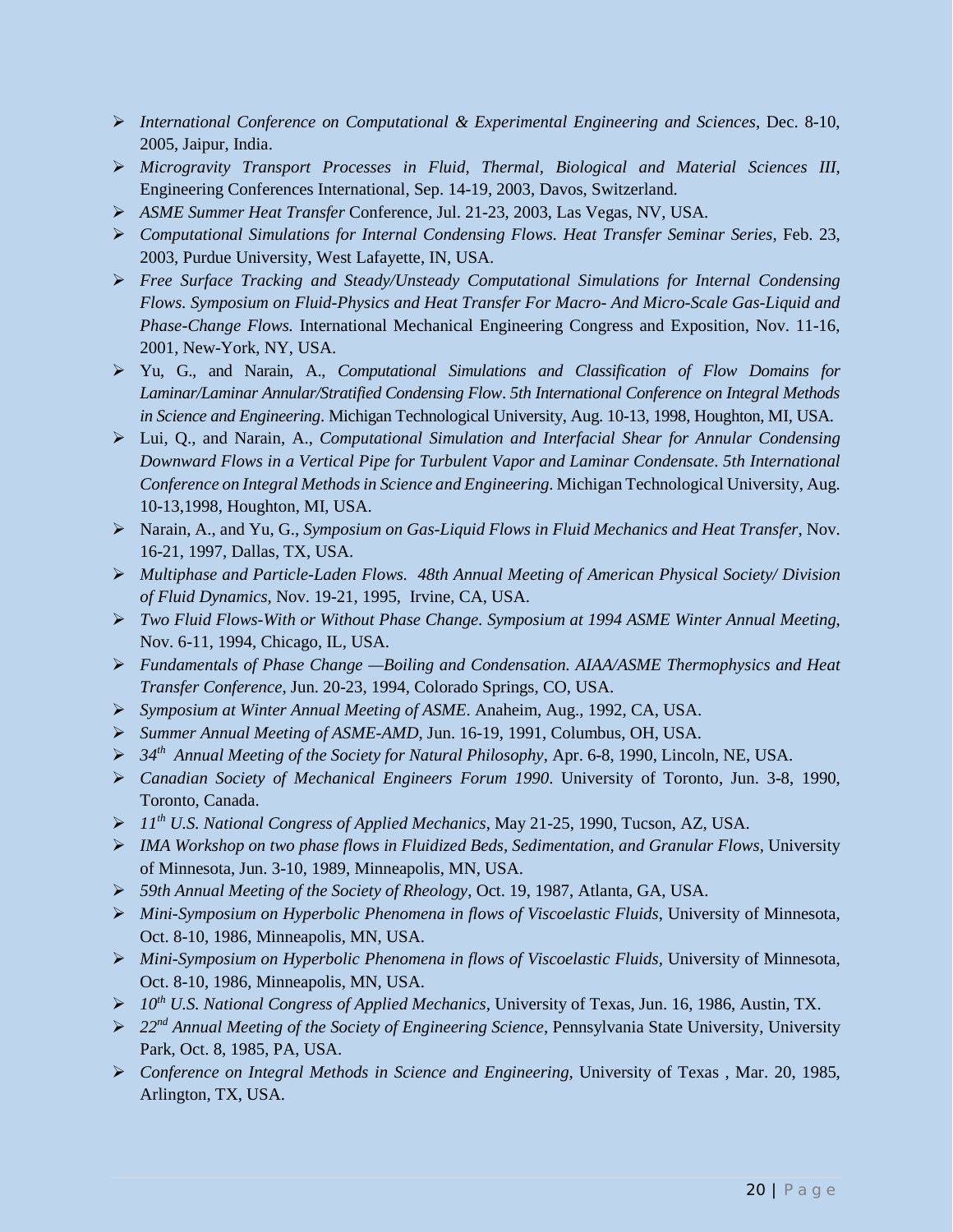*27th Annual Meeting of the Society for Natural Philosophy,* University of Wisconsin-Madison, Nov. 30, 1984, WI, USA.

## **MEDIA HIGHLIGHTS OF RESEARCH**

- *Research.gov* 2013 SEE innovation highlight article: *Adapting Boilers and Condensers for Earth and Space*.
- $\triangleright$  NSF CBET-1033591 research accomplishments highlights Flow Condensers and flow boilers for innovative micro-scale and space-based thermal systems, 2012. Also see Research.gov NSF research accomplishments highlights, 2013.
- $\triangleright$  End of 2012 research accomplishments highlighted by NSF at NSF-EPRI workshop held at ASME IMECE 2012, Nov. 9-15, 2012, Houston, TX, USA.

## **CONSULTANCY**

- Procter and Gamble, Westchester, OH, USA. (2006). *Development of a thermal design code for a chemical on a conveyor belt that moves through a chamber and is exposed to condensation*.
- Mathematics Research Center, University of Wisconsin, Madison, WI, USA. (1984). Consultant (Viscoelasticity).

## **NATIONAL LEADERSHIP AND SERVICE ACTIVITIES**

# **Invited Member of Review Panels and Future Research Direction Workshops for Government Agencies**

- NSF-CBET Review Panels, 2013, 2012, 2011, and 2010 (time-intensive contributions)
- NSF Workshop for Frontiers in Transport Phenomena Research and Education: Energy Systems, Biological Systems, Security, Information Technology and Nanotechnology, at the University of Connecticut in Storrs (2007)
- $\triangleright$  NASA's Office of Biological and Physical Science sponsored workshop for identifying exciting unanswered questions regarding "Multiphase Flow" and "Fluid Stability and Dynamics" in reduced gravity, especially as it relates to the design and operation of power, propulsion and thermal management systems. Hilton Garden Inn, Cleveland, OH, USA (2003)
- Army Research Office Workshop on "Constitutive Modeling". Virginia Polytechnic, Blacksburg, VA, USA (1985)

## **Professional Society**

Leadership: Chair, Vice-Chair, Memberships

- $\triangleright$  Member: Multi-Phase Flow Committee of the ASME's Fluids Engineering Division; K-8 and K-12 committees of ASME's Heat Transfer Division; Fluid Mechanics Technical Committee ASME's Applied Mechanics Division.
- $\triangleright$  ASME Heat Transfer Division, Theory and Fundamental Research (K8 Committee), Chair (2017) and Vice-Chair (2014-2017).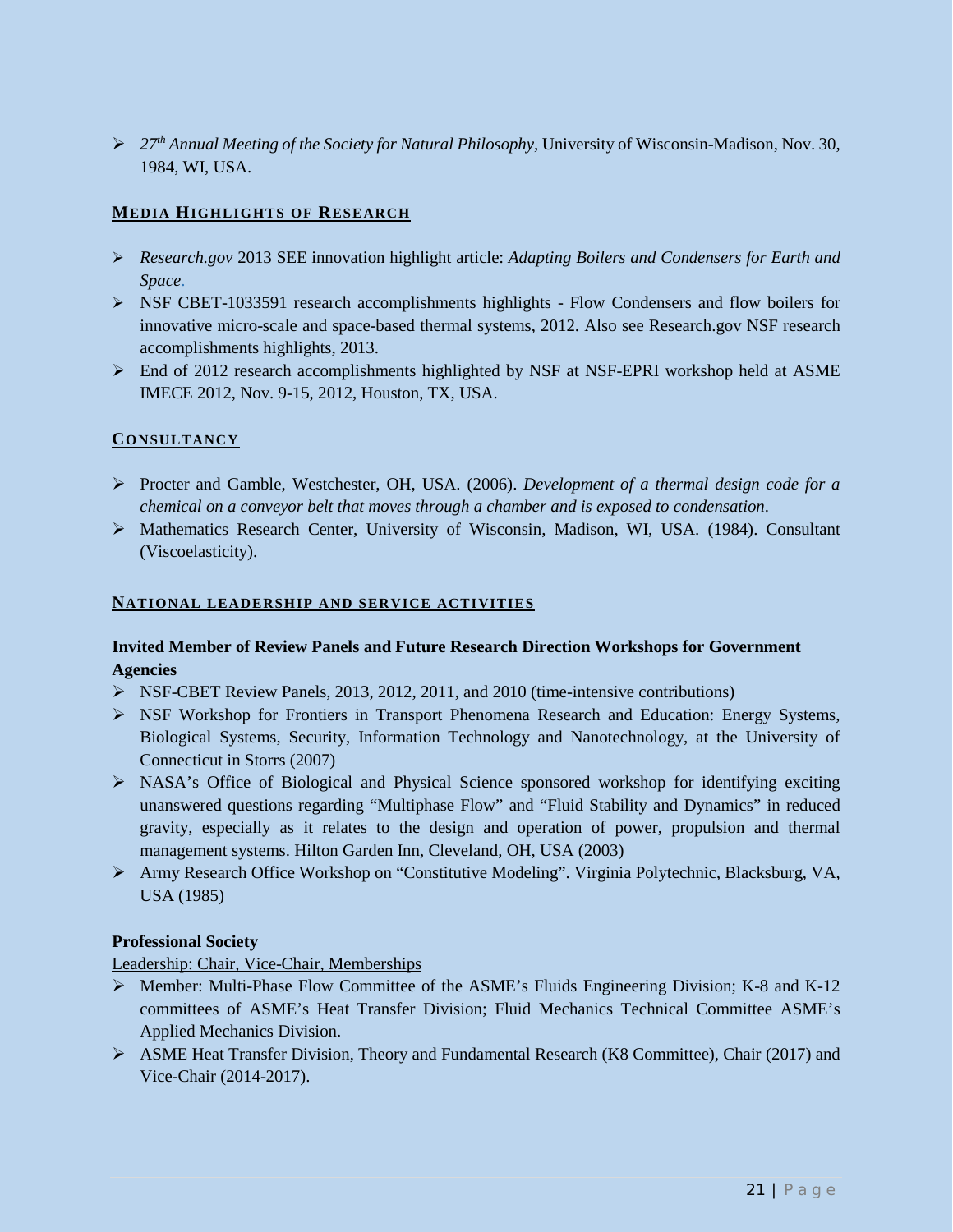$\triangleright$  ASME Applied Mechanics Division, Fluid Mechanics Technical Committee, Chair (2000-2003) and Vice-Chair

## **Symposium/Conference Organization Leaderships**

American Society of Mechanical Engineers

- $\triangleright$  IMECE 2016 Topic Chair/Session Organizer (Fundamentals of Boiling/Condensation including Nanoscale Effects, 10-5-1-10-5-3, lead for K-8) at ASME International Mechanical Engineering Congress and Exposition, Phoenix, Arizona (Nov. 11-17, 2016)
- ASME 2016 SHTC Topic Chair/Two sessions plus session chair Organizer (Symposium on Fundamentals of Phase-Change Heat Transfer- Boiling and Condensation, 3-5-1 and 3-5-2, lead for K-8) at ASME International Mechanical Engineering Congress and Exposition, Washington, DC (July 10-16, 2016)
- ASME 2016 Track Chair/ 3 sessions at HD/FEDSM/ICNMM conference's Interdisciplinary track (4-1 to 4-3) on: "Boiling and condensation in macro, micro, and nano systems," Washington, DC (July 10- 16, 2016)
- IMECE 2015 Topic Chair/Session Organizer (Symposium on Fundamentals of Phase-Change Heat Transfer- Boiling and Condensation, 10-9-1-10-9-3, lead for K-8) at ASME International Mechanical Engineering Congress and Exposition, Houston, Texas (Nov. 13-19, 2015)
- $\triangleright$  IMECE 2014 Topic Chair/Session Organizer (10-9: Symposium on Fundamentals of Phase-Change Heat Transfer- Boiling and Condensation) at ASME International Mechanical Engineering Congress and Exposition, Montreal, Canada (Nov. 14-20, 2014)
- $\triangleright$  IMECE 2014 Topic Chair (10-11: Fundamentals of Single Phase Convection) at ASME International Mechanical Engineering Congress and Exposition, Montreal, Canada (Nov. 14-20, 2014)
- IMECE 2014 Topic Chair (10-12: Fundamentals of Radiative Transport including Nanoscale Effects) at ASME International Mechanical Engineering Congress and Exposition, Montreal, Canada (Nov. 14- 20, 2014)
- IMECE 2014 Topic Chair (10-13: Advances in Interfaces and Heat Sinks including Nano-scale Conduction and Interfacial Effects) at ASME International Mechanical Engineering Congress and Exposition, Montreal, Canada (Nov. 14-20, 2014)
- IMECE 2014 Topic Chair/Session Organizer (10-14: Fundamentals of Multi-scale Modeling) at ASME International Mechanical Engineering Congress and Exposition, Montreal, Canada (Nov. 14-20, 2014)
- IMECE 2014 Topic Chair (10-15 Panel on Phonon Accumulation Function) at ASME International Mechanical Engineering Congress and Exposition, Montreal, Canada (Nov. 14-20, 2014)
- Track Chair (with significant paper review and paper selection responsibilities) for 22nd National and 11th International ISHMT-ASME Heat and Mass Transfer Conference, IIT Kharagpur, India (Dec. 30, 2013,)
- Organizer, Condensation Heat Transfer, ASME 2013 Summer Heat Transfer Conference, Minneapolis, MN, USA (Jul. 14 – 19, 2013)
- Organizer / Co-Organizer, Symposium on Fundamentals of Phase-Change Heat Transfer (seven sessions 7-3: 4, 13 to 16, 18, and 23). International Mechanical Engineering Congress and Exposition, Houston, TX, USA (Nov. 9-15, 2012)
- Organizer, Symposium on Gas Liquid and Phase Change Flows, Orlando, FL, USA (Nov. 13-19, 2009)
- Organizer, Session (13-16-1), Symposium on Gas Liquid and Phase Change Flows, Boston, MA, USA (Oct. 31-Nov 6, 2008)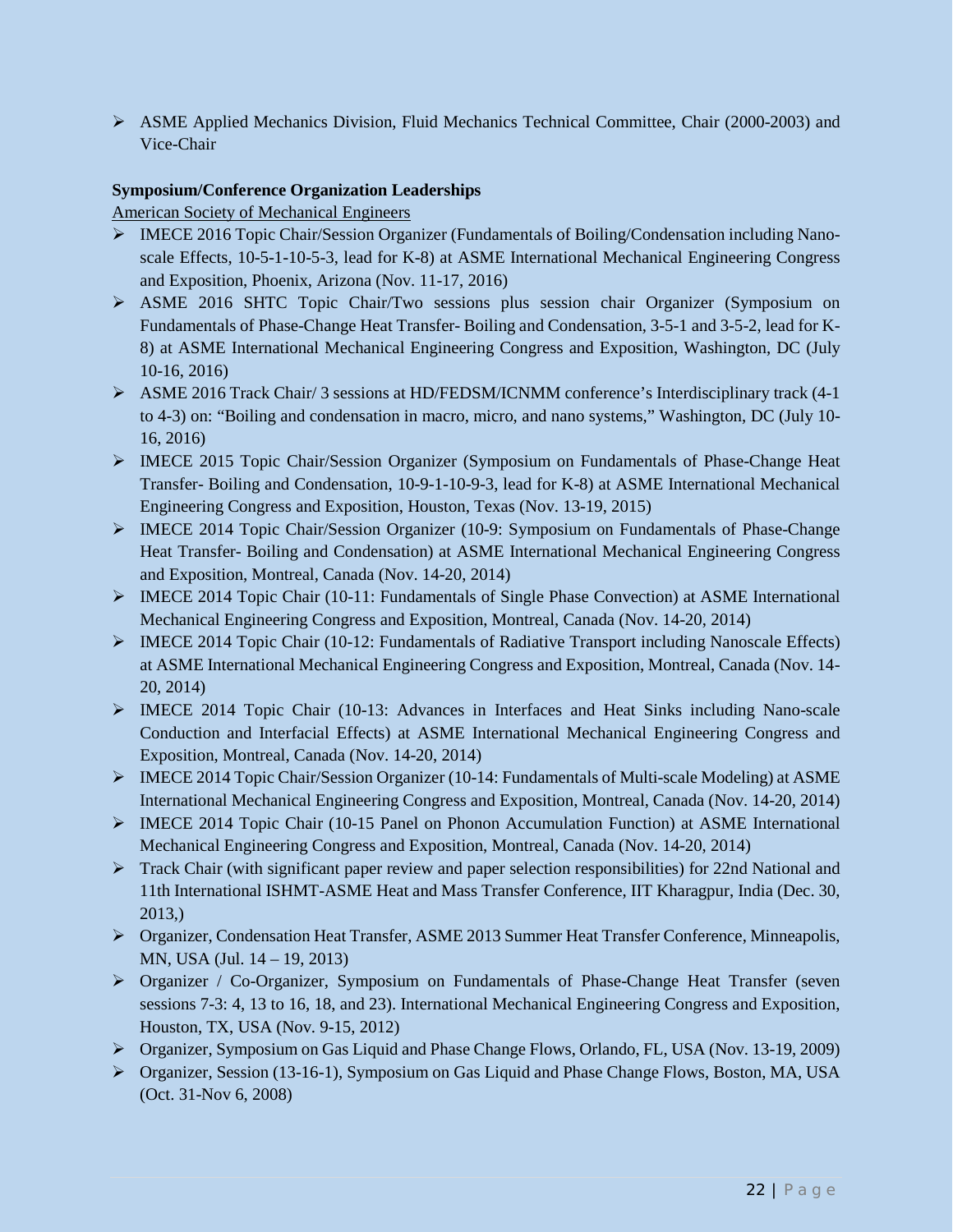- Lead Organizer, International Symposium on Gas- Liquid and Phase-Change Flows at Macro- And Micro-Scales, Seattle, WA, USA (Nov. 11-16, 2007)
- $\triangleright$  Lead Organizer, 6<sup>th</sup> Session, International Symposium on Gas- Liquid and Phase-Change Flows at Macro- and Micro-Scales, Orlando, FL, USA (Nov. 13-18, 2005)
- Lead Organizer, 8th Session, International Symposium on Fluid-Physics and Heat Transfer for Macroand Micro-Scale Gas-Liquid and Phase-Change Flows, New York, NY, USA (Nov. 11-16, 2001)
- $\triangleright$  Lead Organizer, 4<sup>th</sup> Session, International Symposium on Gas Liquid Flows in Fluid Mechanics and Heat Transfer (Winter Annual Meeting), Dallas, TX, USA (Nov. 16-21, 1997)
- Lead Organizer, Symposium on Two Fluid Flows with or without Phase Change, ASME Winter Annual Meeting (International Mechanical Engineering Congress and Exposition), Chicago, IL, USA (Nov. 6- 11, 1994)

# Society of Engineering Science

> Organizer, Symposium on Heat Transfer I for the Society of Engineering Science 32<sup>nd</sup> Annual Technical Meeting, New Orleans, LA, USA (Oct. 29-Nov. 2, 1995)

Integral Methods in Science and Engineering

 Co-Organizer (with Bertram, B., Organizer; Sikarskie, D., Struthers, A., and Vable, M.) for Integral Methods in Science and Engineering, Michigan Technological University (1998)

# **Session-Chair/Co-chair at Professional Meetings**

- Session Chair (Multi-phase Transport Processes/Phase-Change/Phase-Separation, 10:00 11:30 am) 22nd National and 11th International ISHMT-ASME Heat and Mass Transfer Conference, IIT Kharagpur, India (Dec. 30, 2013)
- Session Chair (Energy, 12:00 1:30 pm) 22nd National and 11th International ISHMT-ASME Heat and Mass Transfer Conference, IIT Kharagpur, India (Dec. 30, 2013)
- Session Chair (Multi-phase Transport Processes/Phase-Change/Phase-Separation, 5:00 6:30 pm) 22nd National and 11th International ISHMT-ASME Heat and Mass Transfer Conference, IIT Kharagpur, India (Dec. 30, 2013)
- Session Chair (3.3.2, Flow Boiling and Condensation) at ASME Summer Heat Transfer Conference, Minneapolis, MN (Jul. 14-19, 2013)
- Session Chair (3.3.4, Condensation) at ASME Summer Heat Transfer Conference, Minneapolis, MN (Jul. 14-19, 2013)
- Chair (1 session) / Co-Chair (6 sessions), Symposium on Fundamentals of Phase-Change Heat Transfer, International Mechanical Engineering Congress and Exposition. Houston, TX, USA (Nov. 9-15, 2012)
- Chair, Interdisciplinary Transport Phenomena VI: Fluid, Thermal, Biological, Materials and Space Sciences, Session, Volterra, Italy (Oct. 4-9, 2009)
- Chair, Symposium on Gas Liquid and Phase Change Flows, ASME IMECE, Orlando, FL, USA (Nov. 13-19, 2009)
- Chair, Symposium on Gas Liquid and Phase Change Flows Session (13-16-1), ASME IMECE, Boston, MA, (2009) (Oct. 31-Nov. 6, 2008)
- Co-chair, Symposium on Gas Liquid and Phase Change Flows (Two Sessions), ASME IMECE, Seattle, WA, USA (Nov. 11-16, 2007)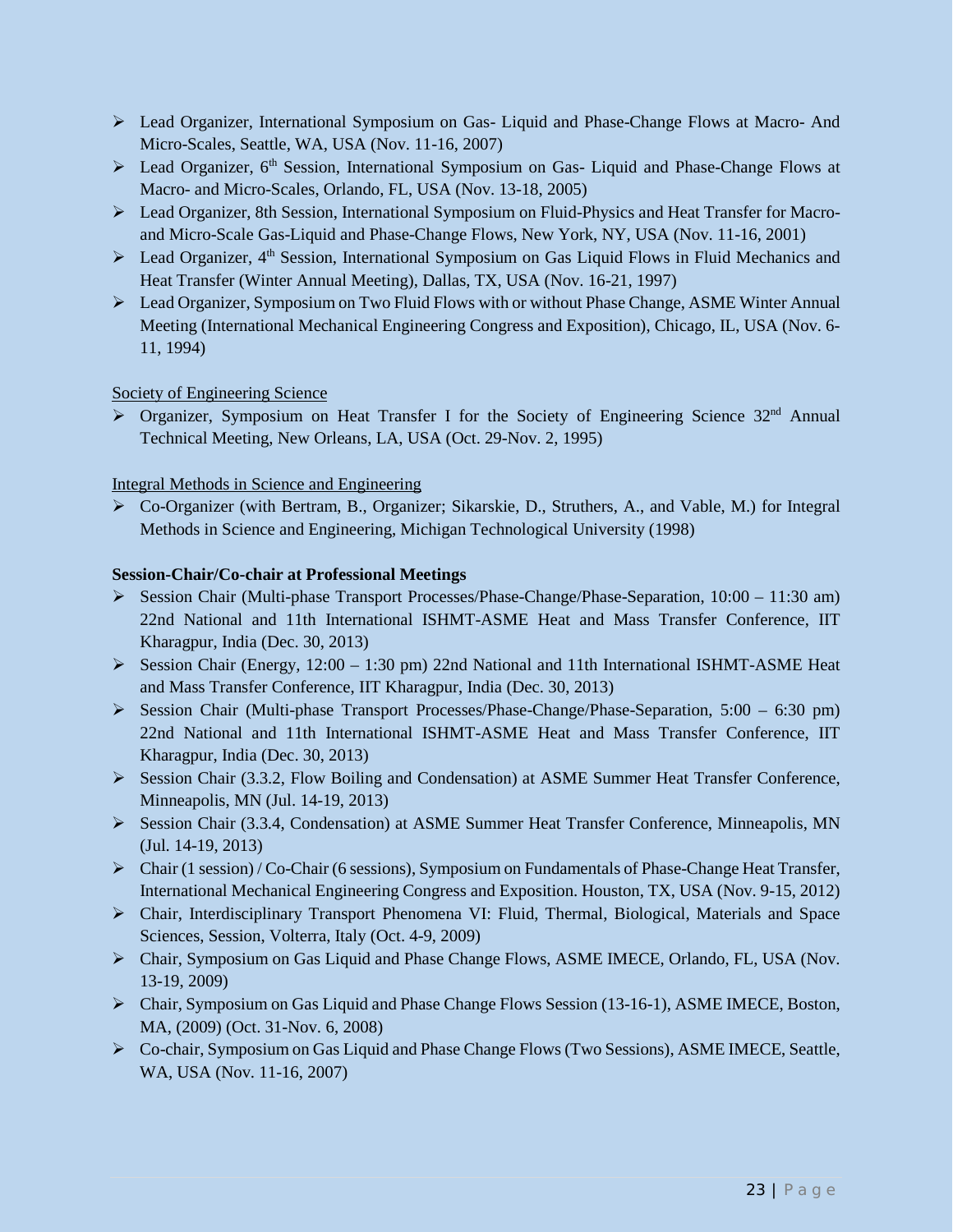- Chair, Interdisciplinary Transport Phenomena V: Fluid, Thermal, Biological, Materials and Space Sciences, Bansko, Bulgaria (Oct. 14-9, 2007)
- Co-chair / Chair, Symposium on Gas Liquid and Phase Change Flows (Four Sessions), ASME IMECE, Orlando, FL, USA (Nov. 5-11, 2005)
- Chair, Transport Phenomena in Microgravity and Space Sciences IV, Engineering Conferences International, Tomar, Portugal (Aug. 7-12, 2005)
- Co-chair / Chair, Symposium on Gas-Liquid Flows in Fluid Mechanics and Heat Transfer, ASME IMECE, Dallas, TX, USA (Nov. 16-21, 1997)
- Chair, "Heat Transfer I" Session, Society of Engineering Science 32nd Annual Technical Meeting, New Orleans, LA, USA (Oct. 30, 1995)

# **OTHER SERVICE ACTIVITIES**

## **Michigan Technological University**

- Member, ME-EM Department Executive Committee, (2015--Present)
- Member, ME-EM Department Curriculum Committee, (2013-Present)
- Chair, ME-EM Department Computer Committee, Annual Budget: \$740,000 (2007–2010)
- Mentor (Chair-Designated), ME-EM Assistant Professor Dr. Jeffrey Allen (2004–2008) and Dr. A. Mukherjee (2006–2007)
- Member, ME-EM Faculty Recruitment Committee (2000–2006)
- $\triangleright$  University Library Liaison Committee, (Mechanical Engineering representative) yearly acquisition of books by the University Library System (1990-2010)
- $\triangleright$  Member, ME-EM Graduate Seminar Committee (2003)
- Mechanical Engineering Computer Committee (1997–2002)
- Chair, ME-EM Department Chair Evaluation Committee (1999)
- Member, ME-EM Faculty Development (Promotion and Tenure) Committee (1990-1992, 1992-1994 and 1994–1996)
- Chair/Member, 20-plus Mechanical Engineering Ph. D. Committees (Written and Oral) for Energy/Thermo-Fluids and Mathematics Exams
- Course Coordinator, MEEM 3210, 3230 (past), 5210, 5280 and 6240

## **Public Services**

- Voluntary contributions to IIT-Patna's curriculum development (2013-2014)
- Working with three universities (IIT-P has expressed interest) in India for initiating graduate school cooperation with MEEM at MTU
- $\triangleright$  Initiated meetings (over 2013-2014) with US-India Multinationals, GoI, and US Government Agencies to advance research in the Energy sector (emphasis on clean and efficient energy generation that advances global energy security).
- Several visits and experiment demonstrations to laboratory; 2004 "fly-in" group of prospective college freshmen considering engineering, industry/university visitors to MEEM
- Judge, Ice-Sculptors during 2004 Winter Carnival (for Blue Key)
- Faculty Advisor, India Students Association, Michigan Technological University (1999–2000)
- Judge, Michigan Technological University Graduate Students Council's Research Poster Competitions (1996, 1997, and 1998)